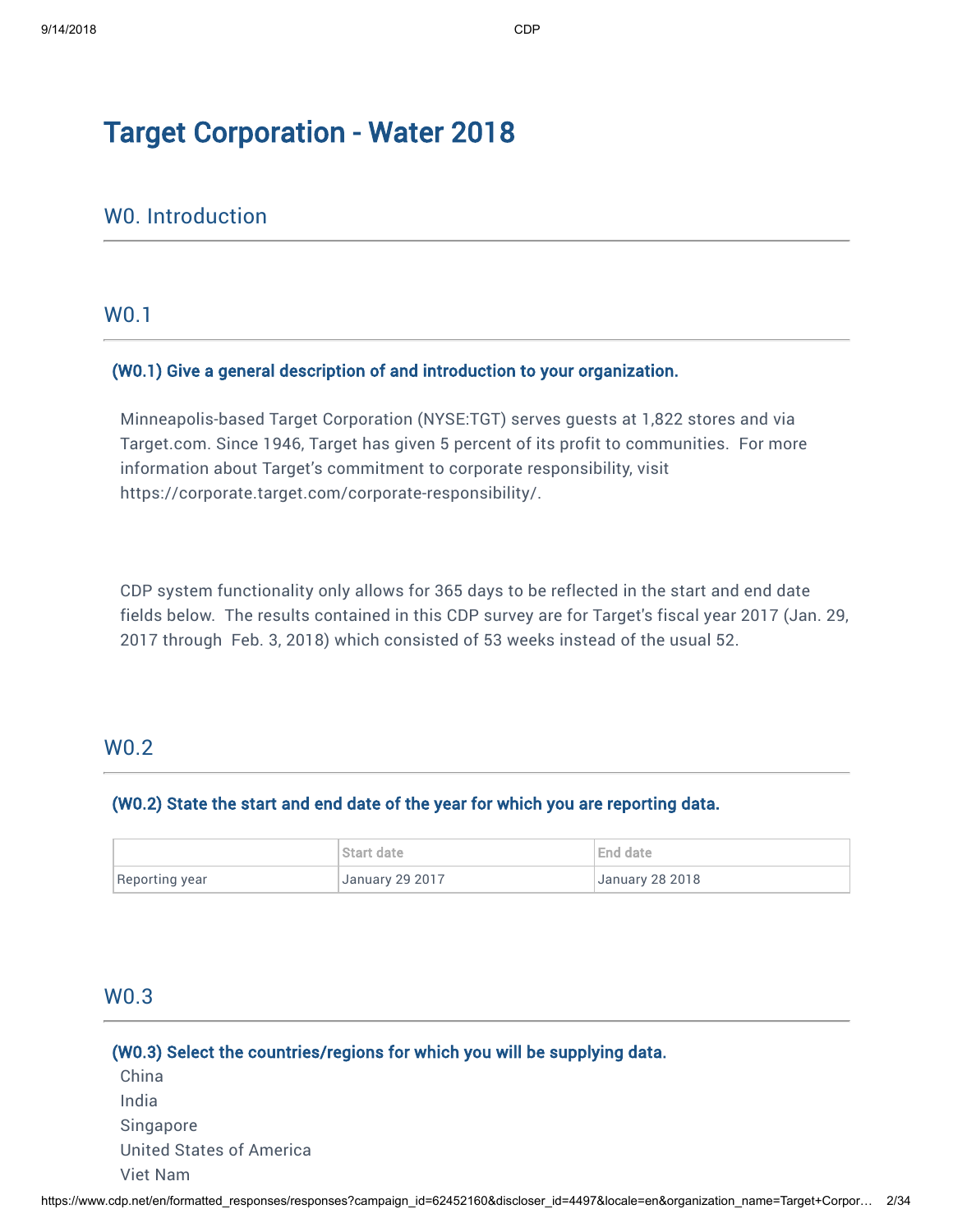## W0.4

(W0.4) Select the currency used for all financial information disclosed throughout your response.

USD

## W0.5

# (W0.5) Select the option that best describes the reporting boundary for companies, entities, or groups for which water impacts on your business are being reported.

Companies, entities or groups over which operational control is exercised

#### W0.6

# (W0.6) Within this boundary, are there any geographies, facilities, water aspects, or other exclusions from your disclosure?

Yes

# W0.6a

# (W0.6a) Please report the exclusions.

| <b>Exclusion   Please explain</b>                                                                                                                                                                                                                                                                                                                                                                                                                                                                                |
|------------------------------------------------------------------------------------------------------------------------------------------------------------------------------------------------------------------------------------------------------------------------------------------------------------------------------------------------------------------------------------------------------------------------------------------------------------------------------------------------------------------|
| $\,$ Non-U.S. $\,$ Our current disclosure does not include our headquarters and operational facilities outside of the United<br>Facilities States (buildings in India, and several small offices scattered around the globe). These facilities are<br>currently excluded due to a lack of reliable data on water consumption. Based on estimates of potential<br>consumption from all of these sources, they are considered de minimis and would likely contribute a<br>normal portion to our total consumption. |

## W1. Current state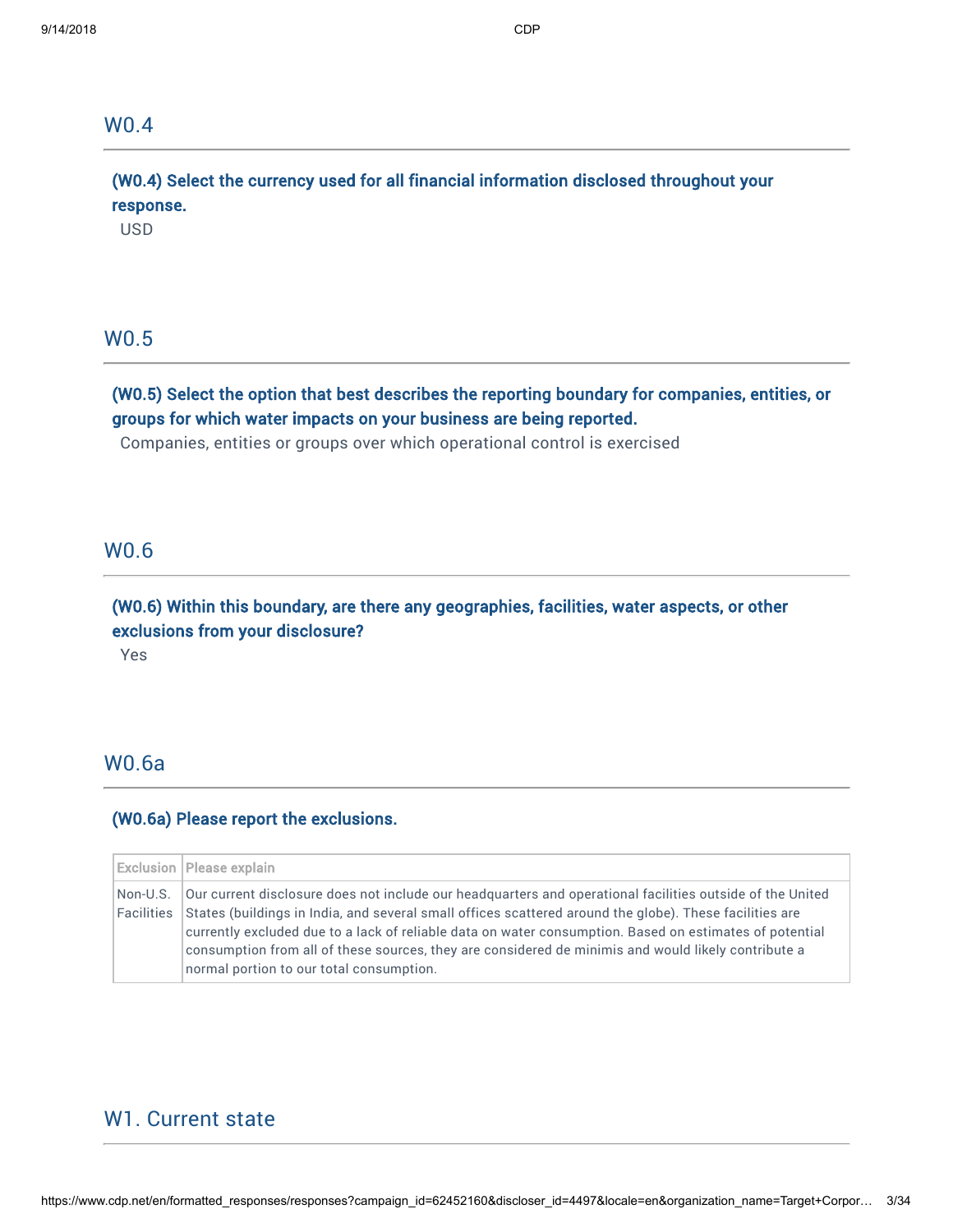W1.1

# (W1.1) Rate the importance (current and future) of water quality and water quantity to the success of your business.

|                                                                                                                    | Direct use<br>importance<br>rating | Indirect<br>use<br>importance<br>rating | Please explain                                                                                                                                                                                                                                                                                                                                                                                                                                                                                                                                                                                                                                                                                                                                                                                                                                                                          |
|--------------------------------------------------------------------------------------------------------------------|------------------------------------|-----------------------------------------|-----------------------------------------------------------------------------------------------------------------------------------------------------------------------------------------------------------------------------------------------------------------------------------------------------------------------------------------------------------------------------------------------------------------------------------------------------------------------------------------------------------------------------------------------------------------------------------------------------------------------------------------------------------------------------------------------------------------------------------------------------------------------------------------------------------------------------------------------------------------------------------------|
| Sufficient<br>amounts<br>of good<br>quality<br>freshwater<br>available<br>for use                                  | Important                          | Important                               | We will focus our freshwater stewardship efforts in areas and on issues where<br>our influence and support can help deliver the greatest impact. Our water risk<br>assessment has highlighted where properties and parts of our supply chain are<br>exposed to high risk and our stores and the communities they sit within are<br>dealing with record-level droughts and flooding in certain basins.                                                                                                                                                                                                                                                                                                                                                                                                                                                                                   |
| Sufficient<br>amounts<br>of<br>recycled,<br><b>brackish</b><br>and/or<br>produced<br>water<br>available<br>for use | Have not<br>evaluated              | Have not<br>evaluated                   | Many of our stores are designed with storm water systems in the parking lot<br>and grounds to collect and clean rainwater before it flows into the ground. We<br>complement the native landscapes with features like rain gardens that naturally<br>slow and clean storm water runoff and mitigate flooding. Given Target's<br>growing interest in freshwater stewardship, we anticipate evaluating the use of<br>recycled, brackish and/or produced water in the future. In 2017, we continued to<br>work toward incorporating native landscaping in 75 percent of the landscape<br>areas of all new U.S. stores; work that began in 2015. Realizing the potential for<br>changes to water availability around the world, we also set a goal to reduce our<br>water consumption by 15 percent for our stores, distribution centers, and<br>headquarters locations in the U.S. by 2025. |

# W1.2

# (W1.2) Across all your operations, what proportion of the following water aspects are regularly measured and monitored?

|                                                                     | $%$ of<br>sites/facilities/operations | Please explain                                                                                                                                                                                                                                                                                                                                                       |
|---------------------------------------------------------------------|---------------------------------------|----------------------------------------------------------------------------------------------------------------------------------------------------------------------------------------------------------------------------------------------------------------------------------------------------------------------------------------------------------------------|
| Water<br>withdrawals $-$<br>total volumes                           | 76-99                                 | Target consumes water almost exclusively from municipal water<br>utilities, and uses utility bills to calculate withdrawal volumes. A small<br>number of sites (less than 1% of stores) use well water or lake/pond<br>water for irrigation, and we do not have a meter at these facilities to<br>report the amount of water captured and used for irrigation there. |
| Water<br>withdrawals $-$<br>volumes from<br>water stressed<br>areas | 76-99                                 | In 2017, Target engaged WWF to conduct a water risk assessment for<br>our direct operations including our stores and distribution centers. The<br>WWF Water Risk Filter identified that 22% of Target's store water<br>withdrawals were in areas of high stress.                                                                                                     |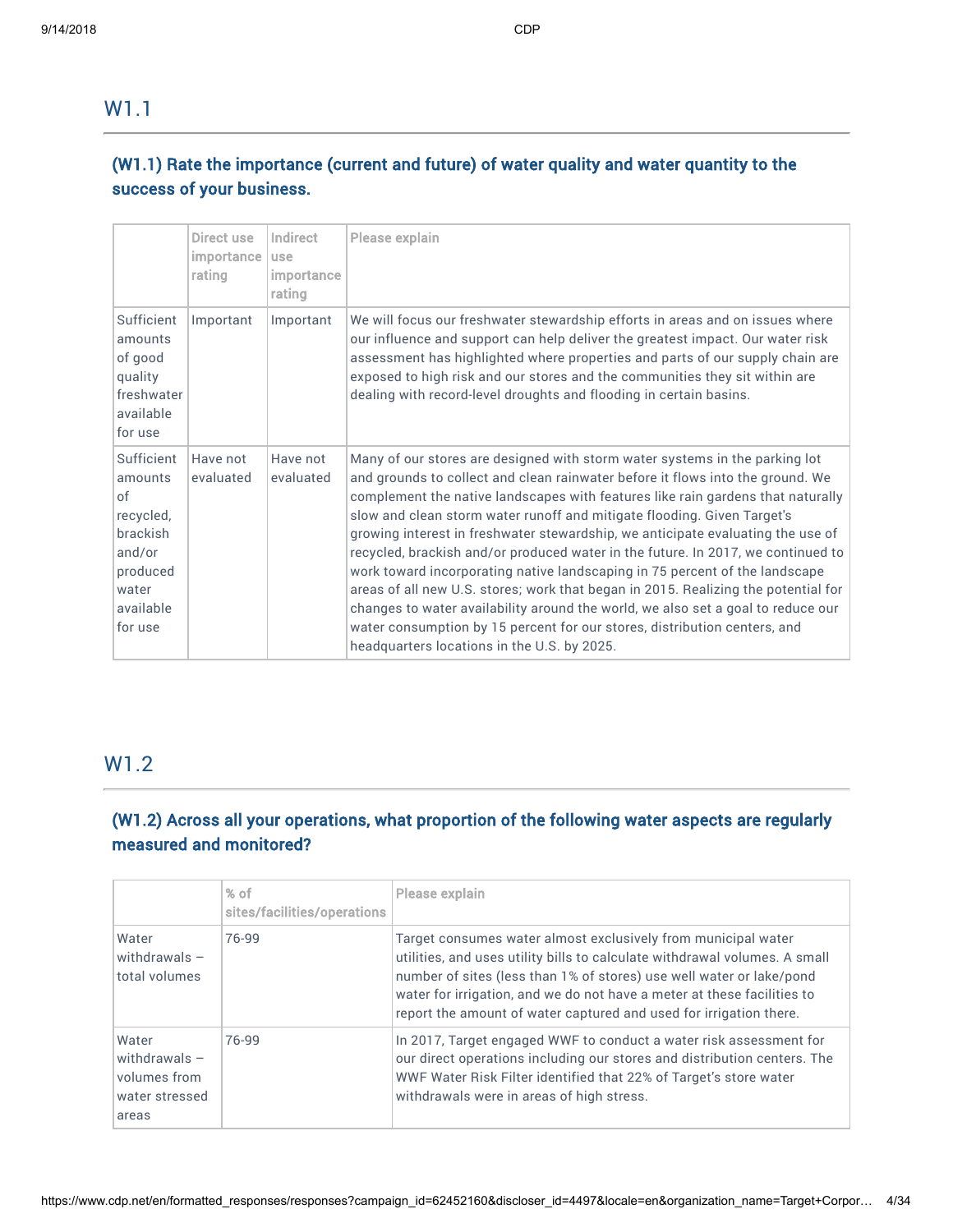|                                                                                                                             | % of<br>sites/facilities/operations | Please explain                                                                                                                                                                                                                                                                                                                                                                                                                                                                                                 |
|-----------------------------------------------------------------------------------------------------------------------------|-------------------------------------|----------------------------------------------------------------------------------------------------------------------------------------------------------------------------------------------------------------------------------------------------------------------------------------------------------------------------------------------------------------------------------------------------------------------------------------------------------------------------------------------------------------|
| Water<br>withdrawals $-$<br>volumes by<br>source                                                                            | 76-99                               | Target consumes water almost exclusively from municipal water<br>utilities, and uses utility bills to calculate withdrawal volumes. A small<br>number of sites (less than 1% of stores) use well water or lake/pond<br>water for irrigation, and we do not have a meter at these facilities to<br>report the amount of water captured and used for irrigation there.                                                                                                                                           |
| Produced water <a>I</a> Field Hidden><br>associated with<br>your metals &<br>mining sector<br>activities - total<br>volumes |                                     | <field hidden=""></field>                                                                                                                                                                                                                                                                                                                                                                                                                                                                                      |
| Produced water<br>associated with<br>your oil & gas<br>sector activities<br>- total volumes                                 | <field hidden=""></field>           | <field hidden=""></field>                                                                                                                                                                                                                                                                                                                                                                                                                                                                                      |
| Water<br>withdrawals<br>quality                                                                                             | Not monitored                       | Target consumes water almost exclusively from municipal water<br>utilities. Starting in 2006, construction of new stores and stores<br>undergoing remodels required testing of municipal water quality for<br>water hardness. This equates to roughly 91% of our open stores. A small<br>number of sites (less than 1% of stores) use well water or lake/pond<br>water for irrigation, and we do not have a meter at these facilities to<br>report the amount of water captured and used for irrigation there. |
| Water<br>$discharges -$<br>total volumes                                                                                    | Not monitored                       | Target does not track water discharges.                                                                                                                                                                                                                                                                                                                                                                                                                                                                        |
| Water<br>$discharges -$<br>volumes by<br>destination                                                                        | Not monitored                       | Target does not track water discharges.                                                                                                                                                                                                                                                                                                                                                                                                                                                                        |
| Water<br>$discharges -$<br>volumes by<br>treatment<br>method                                                                | Not monitored                       | Target does not track water discharges.                                                                                                                                                                                                                                                                                                                                                                                                                                                                        |
| Water discharge Not monitored<br>quality $-$ by<br>standard<br>effluent<br>parameters                                       |                                     | Target does not track water discharges.                                                                                                                                                                                                                                                                                                                                                                                                                                                                        |
| Water discharge   Not monitored<br>quality $-$<br>temperature                                                               |                                     | Target does not track water discharges.                                                                                                                                                                                                                                                                                                                                                                                                                                                                        |
| Water<br>$consumption -$<br>total volume                                                                                    | Not monitored                       | Target consumes water almost exclusively from municipal water<br>utilities, and uses utility bills to calculate withdrawal volumes.                                                                                                                                                                                                                                                                                                                                                                            |
| Water<br>recycled/reused                                                                                                    | Less than 1%                        | We currently have no facilities that recycle or reuse water and have only<br>one facility that captures rainwater for use in flushing toilets and<br>urinals. We do not have a meter at this facility to report the amount of<br>water captured and used within our operations.                                                                                                                                                                                                                                |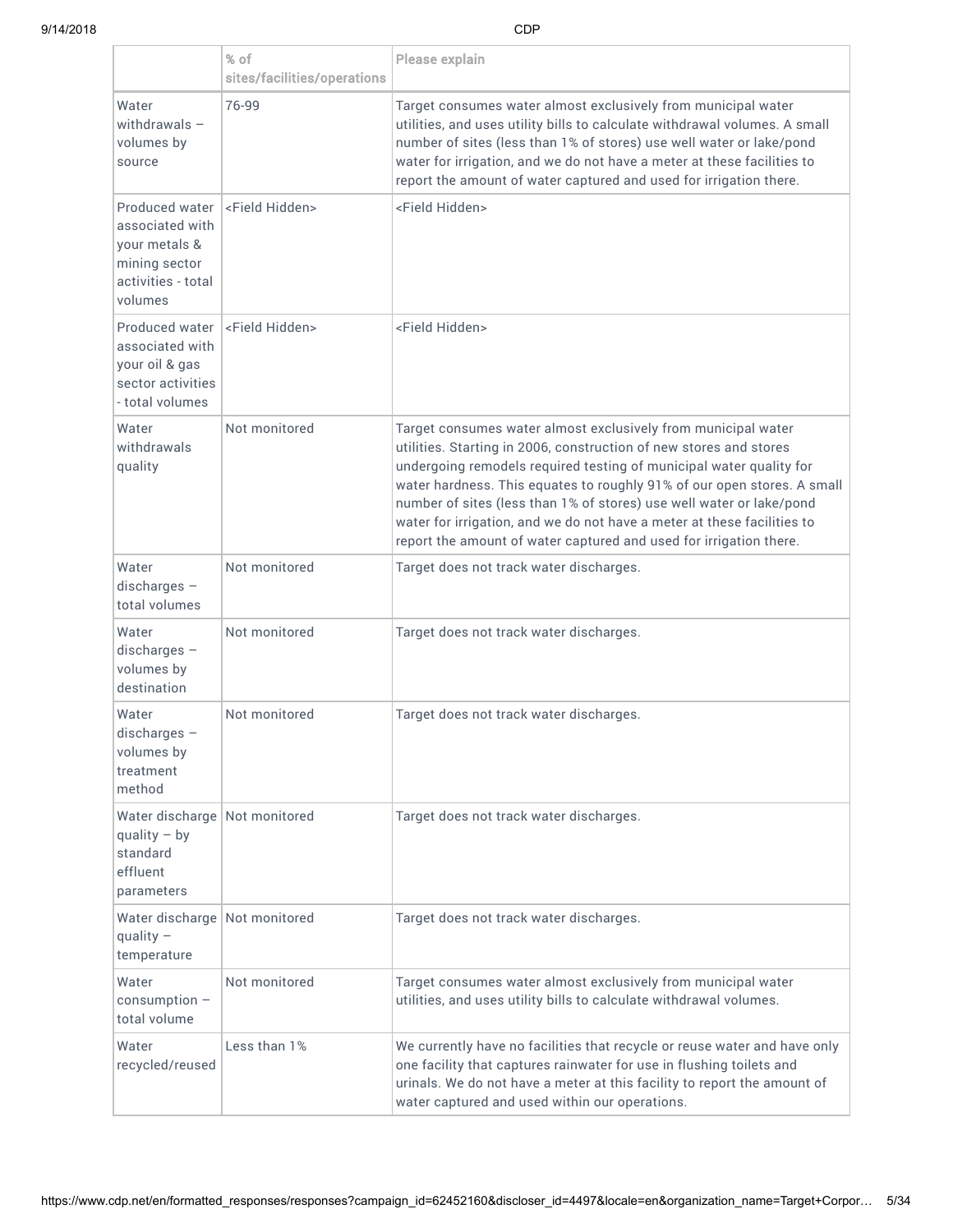|                                                                                                             | $%$ of<br>sites/facilities/operations | Please explain                                                                                                        |
|-------------------------------------------------------------------------------------------------------------|---------------------------------------|-----------------------------------------------------------------------------------------------------------------------|
| The provision of 100%<br>fully-<br>functioning,<br>safely managed<br><b>WASH</b> services<br>to all workers |                                       | Target provides bathrooms and drinking water at all U.S. stores,<br>distribution centers, and headquarters buildings. |

# W1.2b

# (W1.2b) What are the total volumes of water withdrawn, discharged, and consumed across all your operations, and how do these volumes compare to the previous reporting year?

|                      | Volume<br>(megaliters/year) | with<br>previous<br>reporting<br>year | <b>Comparison   Please explain</b>                                                                                                                                                                                                                                                                                                                                                                                           |
|----------------------|-----------------------------|---------------------------------------|------------------------------------------------------------------------------------------------------------------------------------------------------------------------------------------------------------------------------------------------------------------------------------------------------------------------------------------------------------------------------------------------------------------------------|
| Total<br>withdrawals | 11571                       | About the<br>same                     | Target's water comes almost exclusively from municipal water utilities.<br>Restroom fixture retrofits, smart controllers, and irrigation efficiency<br>programs drove overall lower usage for 2017, saving over 36 million<br>gallons across 170 stores in areas with the greatest water risks. We<br>are continuing to expand our irrigation efficiency program in 2018.<br>11,571 ML in 2017, down from 11,615 ML in 2016. |
| Total<br>discharges  |                             | Please<br>select                      | Target does not currently track discharge volumes.                                                                                                                                                                                                                                                                                                                                                                           |
| Total<br>consumption | 11571                       | About the<br>same                     | Target's water comes almost exclusively from municipal water utilities.<br>Restroom fixture retrofits, smart controllers, and irrigation efficiency<br>programs drove overall lower usage for 2017, saving over 36 million<br>gallons across 170 stores in areas with the greatest water risks. We<br>are continuing to expand our irrigation efficiency program in 2018.<br>11,571 ML in 2017, down from 11,615 ML in 2016. |

# W1.2d

# (W1.2d) Provide the proportion of your total withdrawals sourced from water stressed areas.

| %        |                                              | Comparison   Identification   Please explain |
|----------|----------------------------------------------|----------------------------------------------|
|          | $ $ withdrawn $ $ with previous $ $ tool $ $ |                                              |
| from     | reporting                                    |                                              |
| stressed | vear                                         |                                              |
| areas    |                                              |                                              |
|          |                                              |                                              |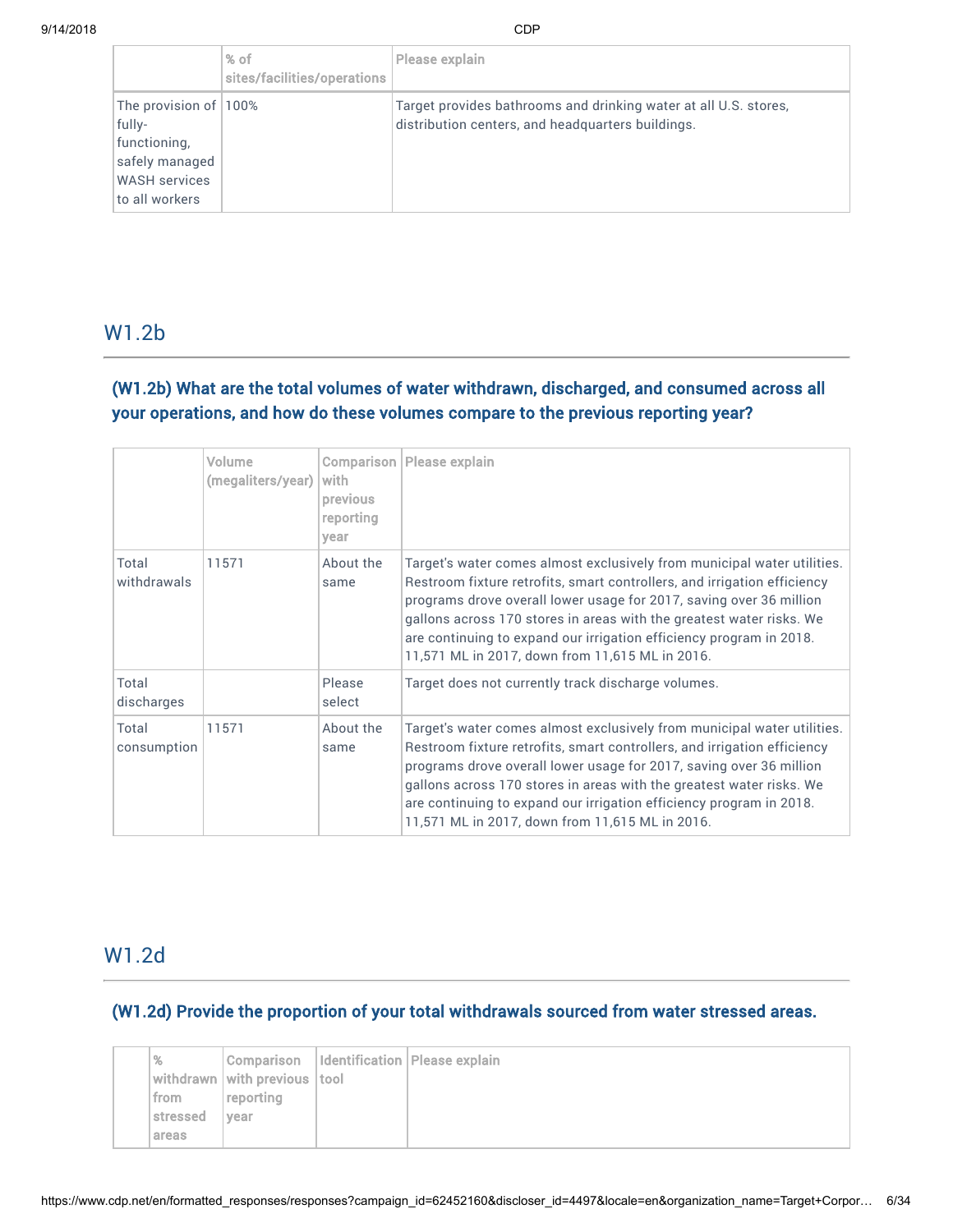|     | %<br>withdrawn<br>from<br>stressed<br>areas | Comparison<br>with previous<br>reporting<br>vear | tool                                   | Identification   Please explain                                                                                                                                                                                                                              |
|-----|---------------------------------------------|--------------------------------------------------|----------------------------------------|--------------------------------------------------------------------------------------------------------------------------------------------------------------------------------------------------------------------------------------------------------------|
| Row | 22                                          | This is our<br>first year of<br>measurement      | <b>WWF Water</b><br><b>Risk Filter</b> | In 2017, Target engaged WWF to conduct a water risk assessment for<br>our direct operations including our stores and distribution centers.<br>The Water Risk Filter identified that 22% of Target's store water<br>withdrawals were in areas of high stress. |

# W1.2h

# (W1.2h) Provide total water withdrawal data by source.

|                                                                                                    | Relevance   Volume                   | (megaliters/year)         | Comparison<br>with<br>previous<br>reporting<br>year | Please explain                                                                                                                                                                                                                                                                                                                                                                                                                                                        |
|----------------------------------------------------------------------------------------------------|--------------------------------------|---------------------------|-----------------------------------------------------|-----------------------------------------------------------------------------------------------------------------------------------------------------------------------------------------------------------------------------------------------------------------------------------------------------------------------------------------------------------------------------------------------------------------------------------------------------------------------|
| Fresh surface<br>water, including<br>rainwater,<br>water from<br>wetlands.<br>rivers, and<br>lakes | Relevant<br>but<br>volume<br>unknown | <field hidden=""></field> | <field<br>Hidden&gt;</field<br>                     | Target consumes water almost exclusively from<br>municipal water utilities, and uses utility bills to<br>calculate withdrawal volumes. A small number of sites<br>(less than 1% of stores) use lake/pond water for<br>irrigation, and we do not have a meter at these facilities<br>to report the amount of water captured and used within<br>those irrigation operations.                                                                                            |
| <b>Brackish</b><br>surface<br>water/seawater                                                       | Not<br>relevant                      | <field hidden=""></field> | <field<br>Hidden&gt;</field<br>                     | Target's water comes almost exclusively from municipal<br>water utilities.                                                                                                                                                                                                                                                                                                                                                                                            |
| Groundwater -<br>renewable                                                                         | <b>Not</b><br>relevant               | <field hidden=""></field> | <field<br>Hidden&gt;</field<br>                     | Target's water comes almost exclusively from municipal<br>water utilities.                                                                                                                                                                                                                                                                                                                                                                                            |
| Groundwater -<br>non-renewable                                                                     | Relevant<br>but<br>volume<br>unknown | <field hidden=""></field> | <field<br>Hidden&gt;</field<br>                     | Target consumes water almost exclusively from<br>municipal water utilities, and uses utility bills to<br>calculate withdrawal volumes. A small number of sites<br>(less than 1% of stores) use well water for irrigation, and<br>we do not have a meter at these facilities to report the<br>amount of water captured and used within those<br>irrigation operations.                                                                                                 |
| Produced water Not                                                                                 | relevant                             | <field hidden=""></field> | <field<br>Hidden&gt;</field<br>                     | Target's water comes almost exclusively from municipal<br>water utilities,                                                                                                                                                                                                                                                                                                                                                                                            |
| Third party<br>sources                                                                             | Relevant                             | 11571                     | About the<br>same                                   | Target's water comes almost exclusively from municipal<br>water utilities. Irrigation efficiency programs and<br>restroom fixture retrofits drove overall lower usage for<br>2017. In 2017, smart controllers and irrigation saved<br>over 36 million gallons across 170 stores in areas with<br>the greatest water risks. We plan to scale this irrigation<br>efficiency program to more than 300 stores in 2018.<br>11,571 ML in 2017, down from 11,615 ML in 2016. |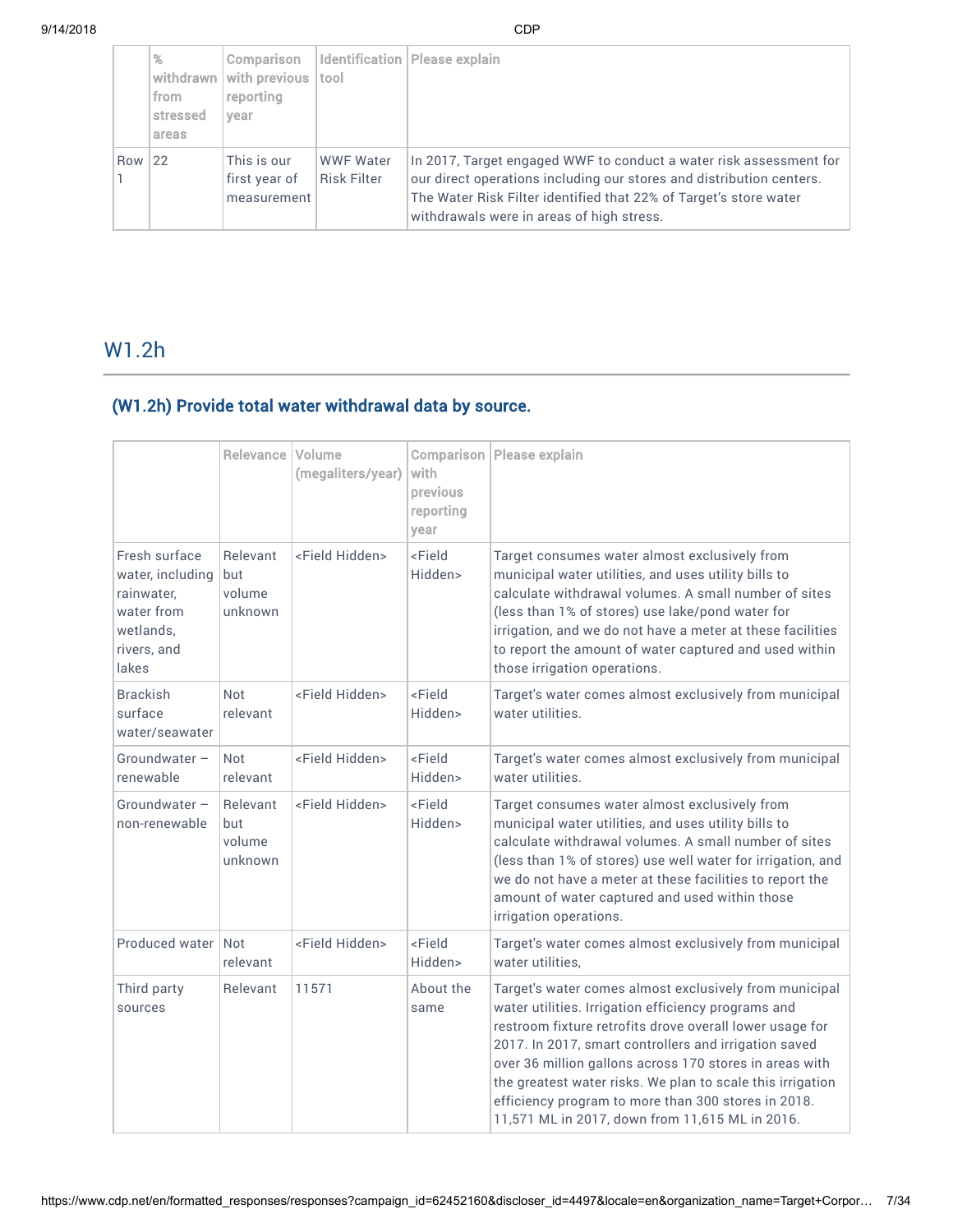W1.2j

## (W1.2j) What proportion of your total water use do you recycle or reuse?

|     | %<br>recycled  <br>and<br>reused | Comparison<br>with<br>previous<br>reporting<br>vear | Please explain                                                                                                                                                                                                                                                               |
|-----|----------------------------------|-----------------------------------------------------|------------------------------------------------------------------------------------------------------------------------------------------------------------------------------------------------------------------------------------------------------------------------------|
| Row | Less<br>than 1%                  | About the<br>same                                   | We currently have no facilities that recycle or reuse water and have only one facility<br>that captures rainwater for use in flushing toilets and urinals. We do not have a meter<br>at this facility to report the amount of water captured and used within our operations. |

# W1.4

#### (W1.4) Do you engage with your value chain on water-related issues?

Yes, our suppliers

## W1.4a

# (W1.4a) What proportion of suppliers do you request to report on their water use, risks and/or management information and what proportion of your procurement spend does this represent?

Row 1

% of suppliers by number 76-100%

% of total procurement spend

Unknown

#### Rationale for this coverage

Target requests environmental data inclusive of water use and management from all ownedbrand general merchandise manufacturers (including Apparel, Accessories, Home and Hardlines).

#### Impact of the engagement and measures of success

Target utilizes this data to inform participation in water efficiency programs and to prioritize our engagement on water quality and use with our manufacturing supply chain.

#### Comment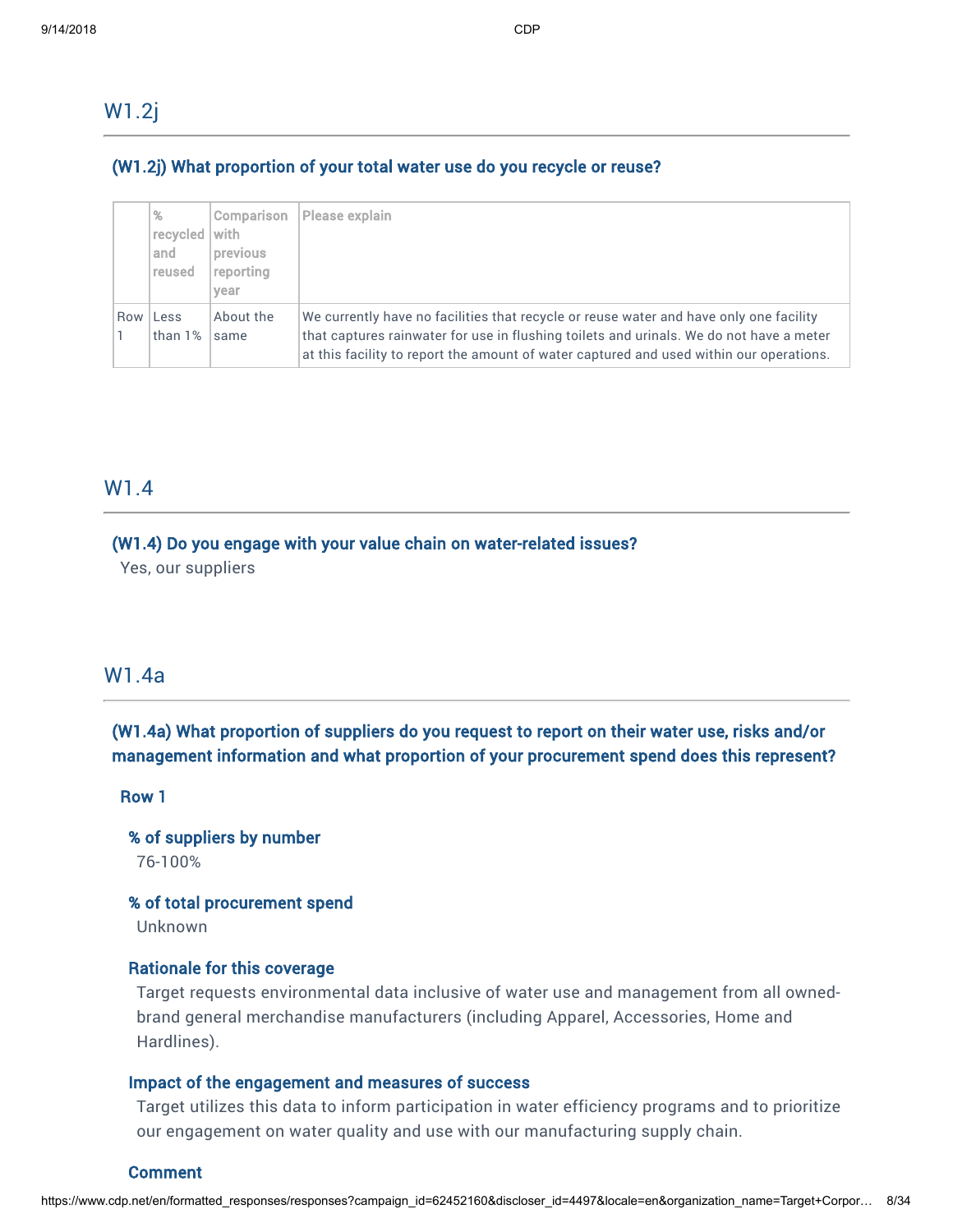We request all of our owned-brand suppliers complete the SAC Higg Index assessment (except those regulated by FDA), which is considered as Target reports on our water use, risks and management information. To date we have worked with Target's owned-brand suppliers via improvement programs to increase their water efficiency resulting in over 2 million cubic liters of water savings.

# W1.4b

#### (W1.4b) Provide details of any other water-related supplier engagement activity.

## Type of engagement

Onboarding & compliance

#### Details of engagement

Inclusion of water stewardship and risk management in supplier selection mechanism Requirement to adhere to our code of conduct regarding water stewardship and management

#### % of suppliers by number

76-100

#### % of total procurement spend

Unknown

## Rationale for the coverage of your engagement

Target engages manufacturers that produce all owned-brand general merchandise, including Apparel, Accessories, Home and Hardlines.

#### Impact of the engagement and measures of success

Target ensures all owned-brand products are compliant with local regulations prior to production. We do this through our pre-production audit by asking specific questions to validate our water standard within Target's SOVE. Target's SOVE (LINK: [https://corporate.target.com/corporate-responsibility/responsible-sourcing/social](https://corporate.target.com/corporate-responsibility/responsible-sourcing/social-compliance/standards-of-vendor-engagement)compliance/standards-of-vendor-engagement).

## **Comment**

#### Type of engagement

Innovation & collaboration

#### Details of engagement

Encourage/incentivize innovation to reduce water impacts in products and services Encourage/incentivize suppliers to work collaboratively with other users in their river basins Educate suppliers about water stewardship and collaboration

## % of suppliers by number

Unknown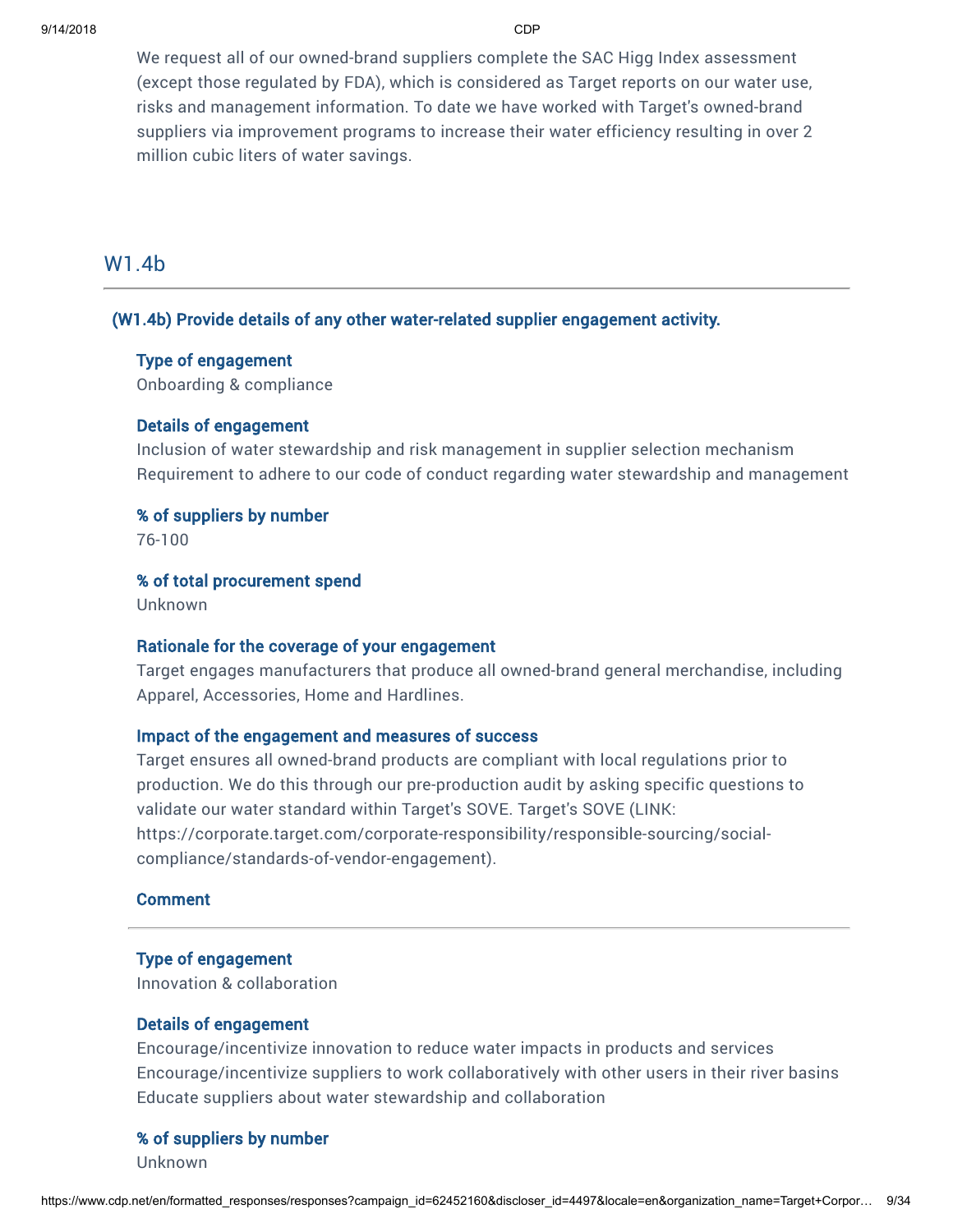#### % of total procurement spend

Unknown

#### Rationale for the coverage of your engagement

Target works with high impact owned-brand suppliers in China and Vietnam to improve on innovation and water efficiency.

#### Impact of the engagement and measures of success

Taihu Water stewardship - We collaborate with the industry and NGOs like WWF, to test the ability to scale local supply chain efforts through joint textiles work in China's Taihu basin. Vietnam Improvement Program (VIP): Since 2016, we have partnered with International Finance Corporation (IFC) to create VIP which aims to promote green manufacturing supply chain in Vietnam, focuses on footwear and apparel. In 2017, 10 Target factories have realized over 1 million cubic meters of water and 130 million kWh of energy savings per year. Investments to achieve these savings pay for themselves in less than 5 months. Clean by Design: As a long term partner of the Natural Resources Defense Council (NRDC) in driving the Clean by Design (CBD) initiative, we partner with our supply chain to minimize the environmental impacts of textile mills. In 2017, Target suppliers were able to save nearly 1 million cubic meters of water and over 10 million kWh of energy per year.

## **Comment**

## W2. Business impacts

## W2.1

(W2.1) Has your organization experienced any detrimental water-related impacts? Yes

## W2.1a

# (W2.1a) Describe the water-related detrimental impacts experienced by your organization, your response, and total financial impact.

Country/Region United States of America

## River basin Not known

https://www.cdp.net/en/formatted\_responses/responses?campaign\_id=62452160&discloser\_id=4497&locale=en&organization\_name=Target+Corp… 10/34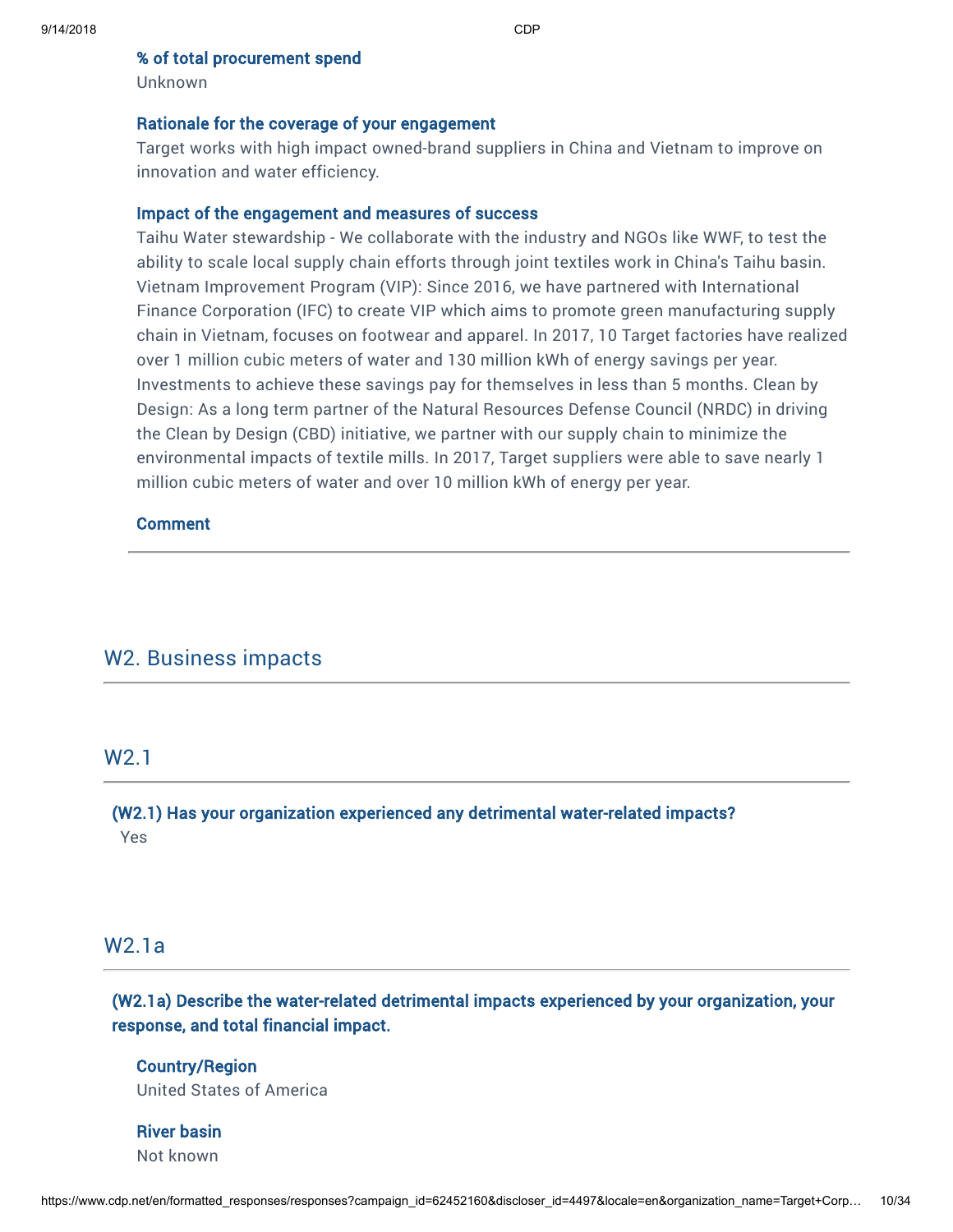#### Type of impact driver

Physical

#### Primary impact driver

Severe weather events

#### Primary impact

Disruption of sales

#### Description of impact

The 2017 Hurricane season (Irma, Harvey, and Maria) in the United States has been called the most expensive in history.

#### Primary response

Other, please specify (We cannot control severe weather events.)

#### Total financial impact

0

#### Description of response

Uncharacteristic or significant weather conditions can affect consumer shopping patterns, particularly in apparel and seasonal items, which could lead to lost sales or greater than expected markdowns and adversely affect our short-term results of operations. In addition, our three largest states by total sales are California, Texas and Florida, areas where natural disasters are more prevalent. Natural disasters in those states or in other areas where our sales are concentrated could result in significant physical damage to or closure of one or more of our stores, distribution centers or key vendors, and cause delays in the distribution of merchandise from our vendors to our distribution centers, stores, and guests, which could adversely affect our results of operations by increasing our costs and lowering our sales.

# W2.2

(W2.2) In the reporting year, was your organization subject to any fines, enforcement orders, and/or other penalties for water-related regulatory violations?

No

# W3. Procedures

## W3.3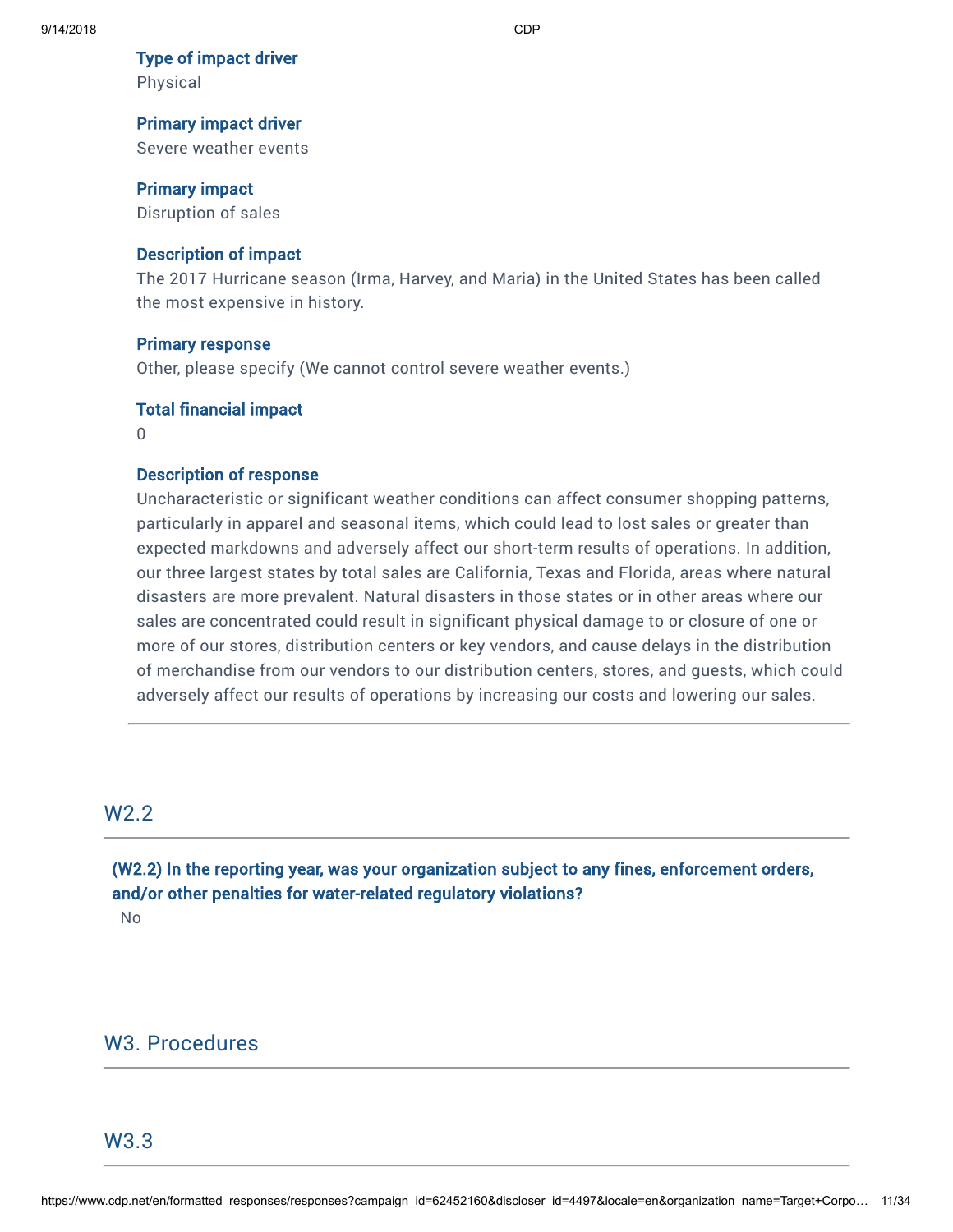## (W3.3) Does your organization undertake a water-related risk assessment?

Yes, water-related risks are assessed

# W3.3a

(W3.3a) Select the options that best describe your procedures for identifying and assessing water-related risks.

## Direct operations

# Coverage

Partial

# Risk assessment procedure

Water risks are assessed as a standalone issue

## Frequency of assessment Not defined

How far into the future are risks considered?

Unknown

## Type of tools and methods used

Tools on the market

Tools and methods used WWF-DEG Water Risk Filter

## Comment

In 2017, Target engaged WWF to conduct a Water Risk Assessment to review our water use reduction efforts across our manufacturing supply chain, stores and distribution facilities. This helped us develop a holistic approach that acknowledges water as part of a bigger global system of megatrends. Our plan is ambitious, so we will focus our efforts in four main areas (Raw Materials; Manufacturing; Direct Operations; and Beyond the Fenceline).

## Supply chain

## Coverage

Partial

## Risk assessment procedure

Water risks are assessed as a standalone issue

## Frequency of assessment

Not defined

## How far into the future are risks considered?

Unknown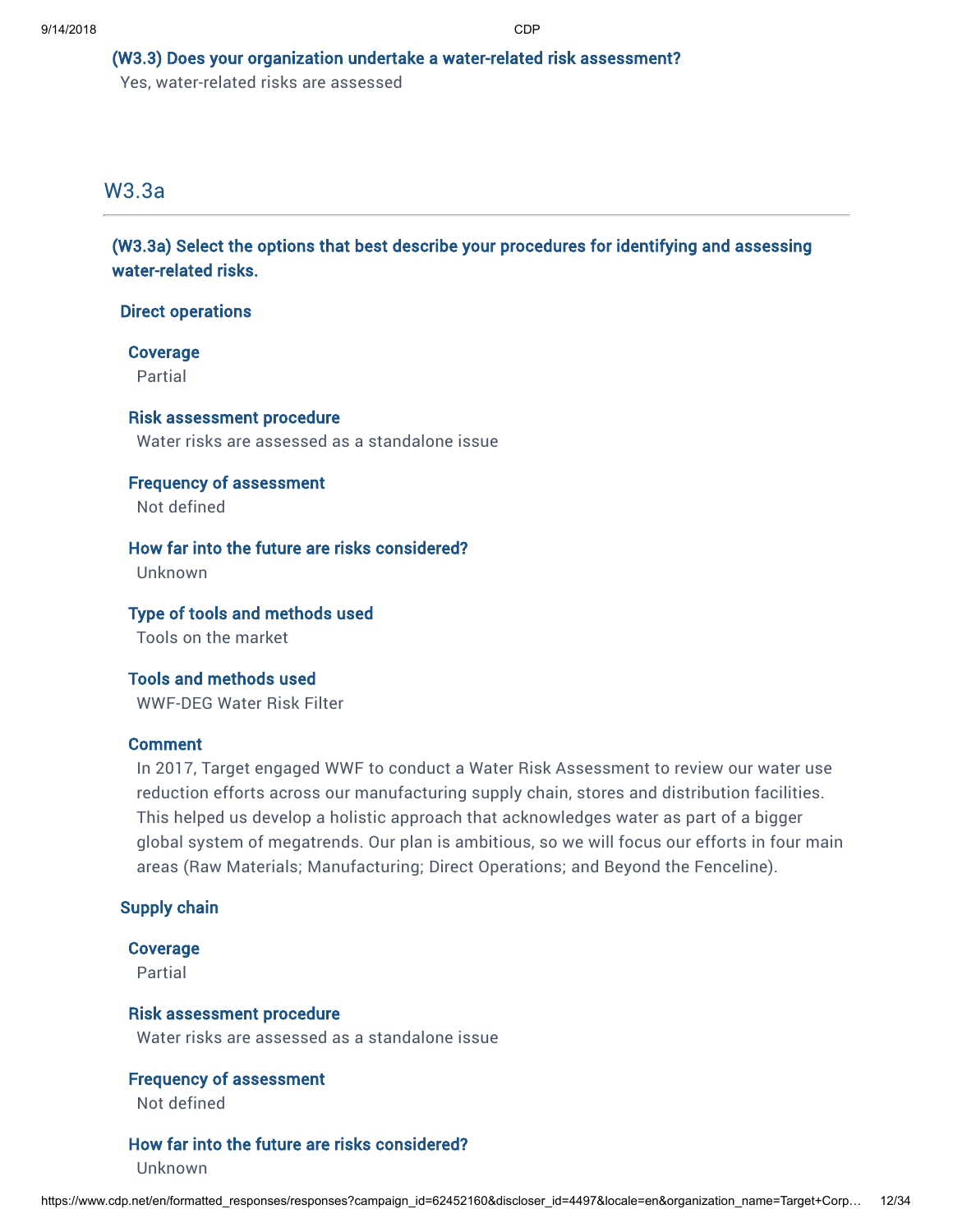Type of tools and methods used

Tools on the market

## Tools and methods used

WWF-DEG Water Risk Filter

#### Comment

In 2017, WWF mapped our owned-brand manufacturing locations using the WWF Water Risk Assessment to evaluate our water risk and help build a water stewardship strategy. As a result, we decided to scale local supply chain efforts through collaborative work in locations facing high water risks. We continue to work with our suppliers to reduce water consumption within our supply chain through partnerships with Natural Resource Defense Council and International Finance Corporation.

## Other stages of the value chain

Coverage None Risk assessment procedure <Field Hidden> Frequency of assessment

<Field Hidden>

## How far into the future are risks considered?

<Field Hidden>

Type of tools and methods used

<Field Hidden>

Tools and methods used <Field Hidden>

Comment

# W3.3b

# (W3.3b) Which of the following contextual issues are considered in your organization's waterrelated risk assessments?

|             | Relevance Please explain |
|-------------|--------------------------|
| 8 inclusion |                          |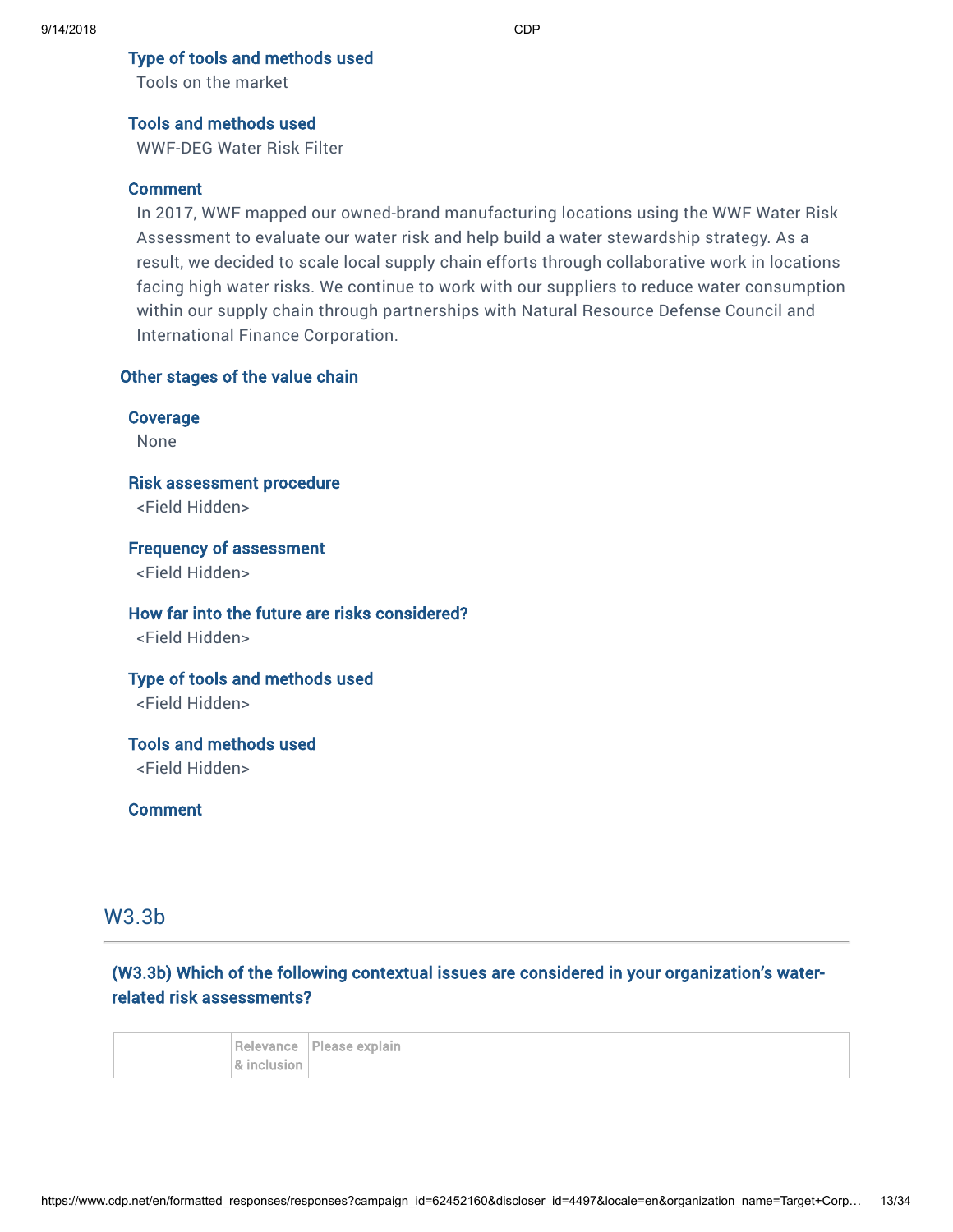|                                                                                                 | Relevance<br>& inclusion           | Please explain                                                                                                                                                                                                                                                                                                                                                                                                                                                                                                                                                                                                                                                                                                                     |
|-------------------------------------------------------------------------------------------------|------------------------------------|------------------------------------------------------------------------------------------------------------------------------------------------------------------------------------------------------------------------------------------------------------------------------------------------------------------------------------------------------------------------------------------------------------------------------------------------------------------------------------------------------------------------------------------------------------------------------------------------------------------------------------------------------------------------------------------------------------------------------------|
| Water availability<br>at a<br>basin/catchment<br>level                                          | Relevant,<br>always<br>included    | Target includes this information as a key aspect to understanding our physical water<br>risk. The Water Risk Filter provides a number of indicators that look at various<br>aspects of water availability within basins. This is paramount for our business to<br>understand regions where vulnerability to drought and flood might require additional<br>staff attention and investment of resources. Further, our risk assessment also<br>provides insights on temporal scarcity to help us understand when water availability<br>issues might be most acute for our properties, key manufacturing supply chains and<br>critical raw materials.                                                                                  |
| Water quality at a<br>basin/catchment<br>level                                                  | Relevant,<br>always<br>included    | Target includes this information as a key aspect to understanding our physical water<br>risk. The Water Risk Filter provides a number of indicators that look at various<br>aspects of water quality within basins. This is paramount for our business to<br>understand regions where quality issues might require additional action in terms of<br>pre-treatment and prevention of quality degradation in the first place.                                                                                                                                                                                                                                                                                                        |
| Stakeholder<br>conflicts<br>concerning water<br>resources at a<br>basin/catchment<br>level      | Relevant,<br>sometimes<br>included | Target includes this information as a key aspect to understanding our reputational<br>water risk. However, the strength of global risk assessment tools, the Water Risk Filter<br>included, cannot provide basin-level information on stakeholder conflicts. Indicators<br>are qualitative country level assessments that look at the cultural/religious<br>importance of water resources and the local to global media attention water issues<br>have received for a given country. This information helps provide directional insight<br>into where to investigate more closely. However, the level of confidence in the data led<br>us to flag that this is only sometimes or 'somewhat' included in our assessment<br>efforts. |
| Implications of<br>water on your key<br>commodities/raw<br>materials                            | Relevant,<br>not<br>included       | Target anticipates working alongside WWF, to complete a supply risk analysis for a<br>wide range of commodities/raw materials.                                                                                                                                                                                                                                                                                                                                                                                                                                                                                                                                                                                                     |
| Water-related<br>regulatory<br>frameworks                                                       | Relevant,<br>sometimes<br>included | Target includes this information as a key aspect to understanding our regulatory<br>water risk. However, the strength of global risk assessment tools, the Water Risk Filter<br>included, cannot provide basin-level information on regulatory framework. Indicators<br>are qualitative and look at strength of water governance in a country, level of<br>enforcement and presence of basin-related platforms/forums to discuss shared<br>challenges. This information helps provide directional insight into where to investigate<br>more closely. However, the level of confidence in the data led us to flag that this is<br>only sometimes or 'somewhat' included in our assessment efforts.                                  |
| Status of<br>ecosystems and<br>habitats                                                         | Relevant,<br>always<br>included    | Target includes this information as a key aspect to understanding our physical water<br>risk. The Water Risk Filter looks at the Environmental Vulnerability Index to assess<br>threats to ecosystems near our properties and manufacturing supply chains. The<br>health of freshwater ecosystems can often be an importance indicator of quantity and<br>quality issues, and therefore is an important component within our broader risk<br>assessment.                                                                                                                                                                                                                                                                           |
| Access to fully-<br>functioning,<br>safely managed<br><b>WASH services</b><br>for all employees | Relevant,<br>always<br>included    | Target includes this information as a key aspect to understanding our physical water<br>risk. The Water Risk Filter looks at the percent of population with access to safe<br>drinking water and improved sanitation. Given Target's commitment to the human<br>right to water and water quality, understanding the level of WASH in an area allows the<br>business to prioritize resources and WASH-related efforts associated with worker well<br>being programs.                                                                                                                                                                                                                                                                |
| Other contextual<br>issues, please<br>specify                                                   | Please<br>select                   |                                                                                                                                                                                                                                                                                                                                                                                                                                                                                                                                                                                                                                                                                                                                    |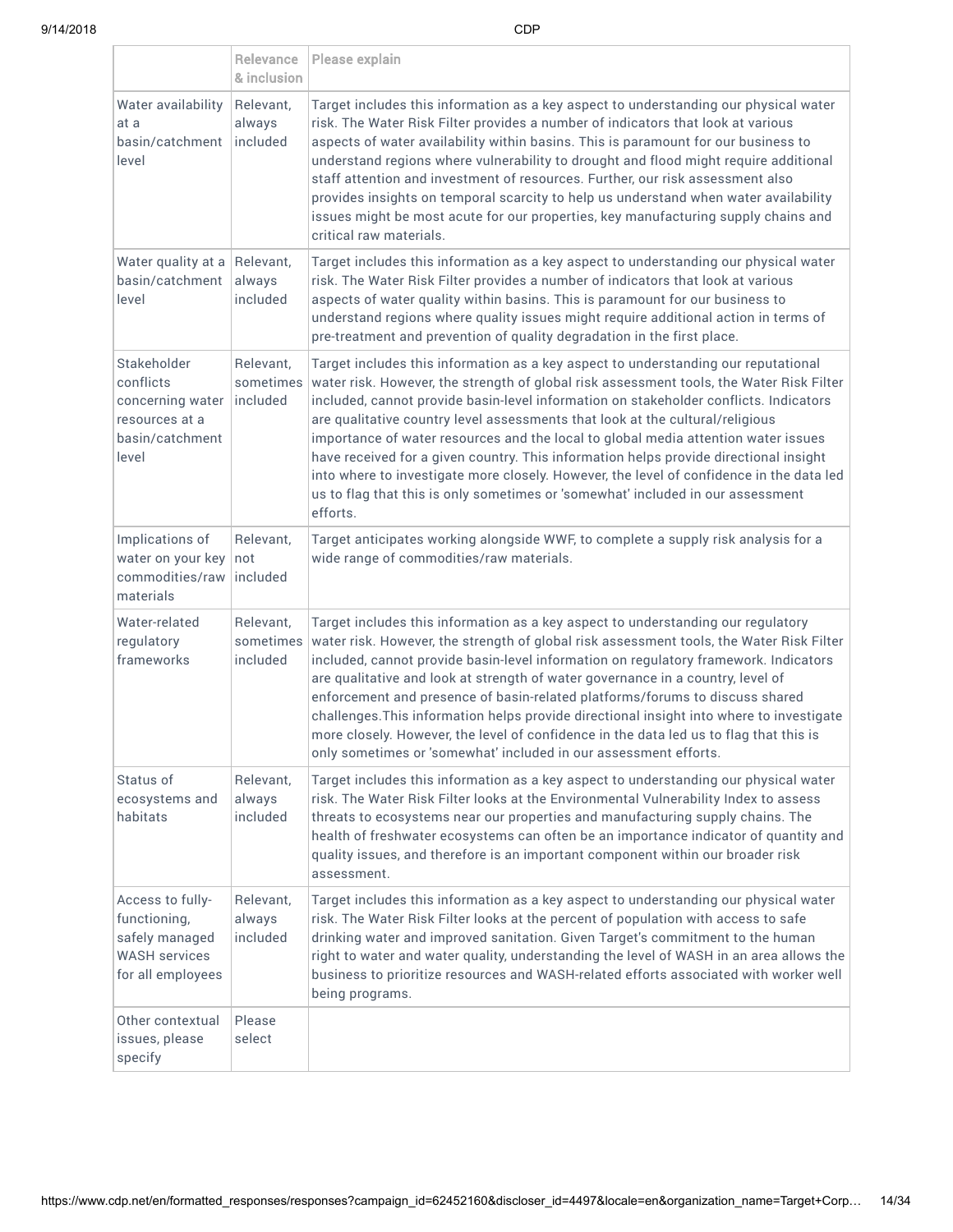# W3.3c

# (W3.3c) Which of the following stakeholders are considered in your organization's water-related risk assessments?

|                                                                  | 8,<br>inclusion              | Relevance   Please explain                                                                                                                                                                                                                                                                                                                                                                                                                                                             |
|------------------------------------------------------------------|------------------------------|----------------------------------------------------------------------------------------------------------------------------------------------------------------------------------------------------------------------------------------------------------------------------------------------------------------------------------------------------------------------------------------------------------------------------------------------------------------------------------------|
| Customers                                                        | Relevant,<br>not<br>included | At this time Target only assesses physical, regulatory and reputational risk at facilities<br>and does not include more specific basin-level input and/or data on stakeholders in the<br>risk assessment. However, the company's 2017 water risk assessment is informing key<br>basin geographes across our properties, manufacturing supply chain and raw materials<br>where greater understanding of stakeholder water risks would inform Target's Strategic<br>Freshwater Approach. |
| Employees                                                        | Relevant,<br>not<br>included | At this time Target only assesses physical, regulatory and reputational risk at facilities<br>and does not include more specific basin-level input and/or data on stakeholders in the<br>risk assessment. However, the company's 2017 water risk assessment is informing key<br>basin geographes across our properties, manufacturing supply chain and raw materials<br>where greater understanding of stakeholder water risks would inform Target's Strategic<br>Freshwater Approach. |
| Investors                                                        | Relevant,<br>not<br>included | At this time Target only assesses physical, regulatory and reputational risk at facilities<br>and does not include more specific basin-level input and/or data on stakeholders in the<br>risk assessment. However, the company is responsive to investor input and questions<br>on water-related risks.                                                                                                                                                                                |
| Local<br>communities                                             | Relevant,<br>not<br>included | At this time Target only assesses physical, regulatory and reputational risk at facilities<br>and does not include more specific basin-level input and/or data on stakeholders in the<br>risk assessment. However, the company's 2017 water risk assessment is informing key<br>basin geographes across our properties, manufacturing supply chain and raw materials<br>where greater understanding of stakeholder water risks would inform Target's Strategic<br>Freshwater Approach. |
| <b>NGOs</b>                                                      | Relevant,<br>not<br>included | At this time Target only assesses physical, regulatory and reputational risk at facilities<br>and does not include more specific basin-level input and/or data on stakeholders in the<br>risk assessment. However, the company's 2017 water risk assessment is informing key<br>basin geographes across our properties, manufacturing supply chain and raw materials<br>where greater understanding of stakeholder water risks would inform Target's Strategic<br>Freshwater Approach. |
| Other water<br>users at a<br>basin/catchment   included<br>level | Relevant,<br>not             | At this time Target only assesses physical, regulatory and reputational risk at facilities<br>and does not include more specific basin-level input and/or data on stakeholders in the<br>risk assessment. However, the company's 2017 water risk assessment is informing key<br>basin geographes across our properties, manufacturing supply chain and raw materials<br>where greater understanding of stakeholder water risks would inform Target's Strategic<br>Freshwater Approach. |
| Regulators                                                       | Relevant,<br>not<br>included | At this time Target only assesses physical, regulatory and reputational risk at facilities<br>and does not include more specific basin-level input and/or data on stakeholders in the<br>risk assessment. However, the company's 2017 water risk assessment is informing key<br>basin geographes across our properties, manufacturing supply chain and raw materials<br>where greater understanding of stakeholder water risks would inform Target's Strategic<br>Freshwater Approach. |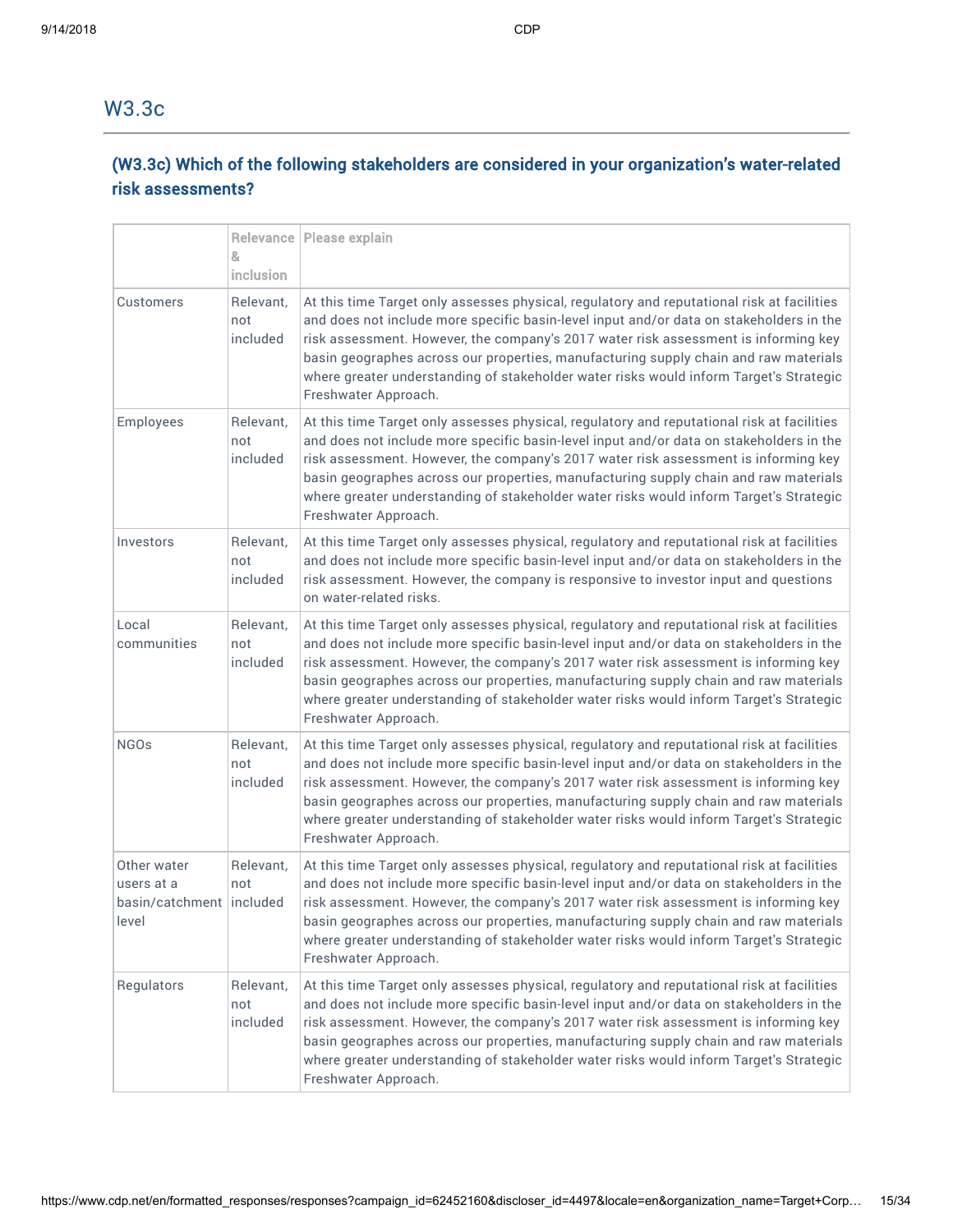|                                                          | 8<br>inclusion               | Relevance   Please explain                                                                                                                                                                                                                                                                                                                                                                                                                                                             |
|----------------------------------------------------------|------------------------------|----------------------------------------------------------------------------------------------------------------------------------------------------------------------------------------------------------------------------------------------------------------------------------------------------------------------------------------------------------------------------------------------------------------------------------------------------------------------------------------|
| <b>River basin</b><br>management<br>authorities          | Relevant.<br>not<br>included | At this time Target only assesses physical, regulatory and reputational risk at facilities<br>and does not include more specific basin-level input and/or data on stakeholders in the<br>risk assessment. However, the company's 2017 water risk assessment is informing key<br>basin geographes across our properties, manufacturing supply chain and raw materials<br>where greater understanding of stakeholder water risks would inform Target's Strategic<br>Freshwater Approach. |
| Statutory special<br>interest groups<br>at a local level | Relevant,<br>not<br>included | At this time Target only assesses physical, regulatory and reputational risk at facilities<br>and does not include more specific basin-level input and/or data on stakeholders in the<br>risk assessment. However, the company's 2017 water risk assessment is informing key<br>basin geographes across our properties, manufacturing supply chain and raw materials<br>where greater understanding of stakeholder water risks would inform Target's Strategic<br>Freshwater Approach. |
| Suppliers                                                | Relevant,<br>not<br>included | At this time Target only assesses physical, regulatory and reputational risk at facilities<br>and does not include more specific basin-level input and/or data on stakeholders in the<br>risk assessment. However, the company's 2017 water risk assessment is informing key<br>basin geographes across our properties, manufacturing supply chain and raw materials<br>where greater understanding of stakeholder water risks would inform Target's Strategic<br>Freshwater Approach. |
| Water utilities at<br>a local level                      | Relevant,<br>not<br>included | At this time Target only assesses physical, regulatory and reputational risk at facilities<br>and does not include more specific basin-level input and/or data on stakeholders in the<br>risk assessment. However, the company's 2017 water risk assessment is informing key<br>basin geographes across our properties, manufacturing supply chain and raw materials<br>where greater understanding of stakeholder water risks would inform Target's Strategic<br>Freshwater Approach. |
| Other<br>stakeholder,<br>please specify                  | Please<br>select             |                                                                                                                                                                                                                                                                                                                                                                                                                                                                                        |

# W3.3d

# (W3.3d) Describe your organization's process for identifying, assessing, and responding to water-related risks within your direct operations and other stages of your value chain.

Target is embarking on a multiyear collaboration with World Wildlife Fund (WWF). In 2017, WWF mapped Target's U.S. stores and distribution centers as well as our owned-brand manufacturing locations using the WWF Water Risk Assessment to understand our enterprise risks and help build a more comprehensive strategy and goal roadmaps related to freshwater stewardship.

Target stores and distribution centers make up a majority of our direct operational facilities in the United States. Twenty-two percent of Target's stores and distribution center's water withdrawals were in areas of high stress. By conducting the water risk assessment, it has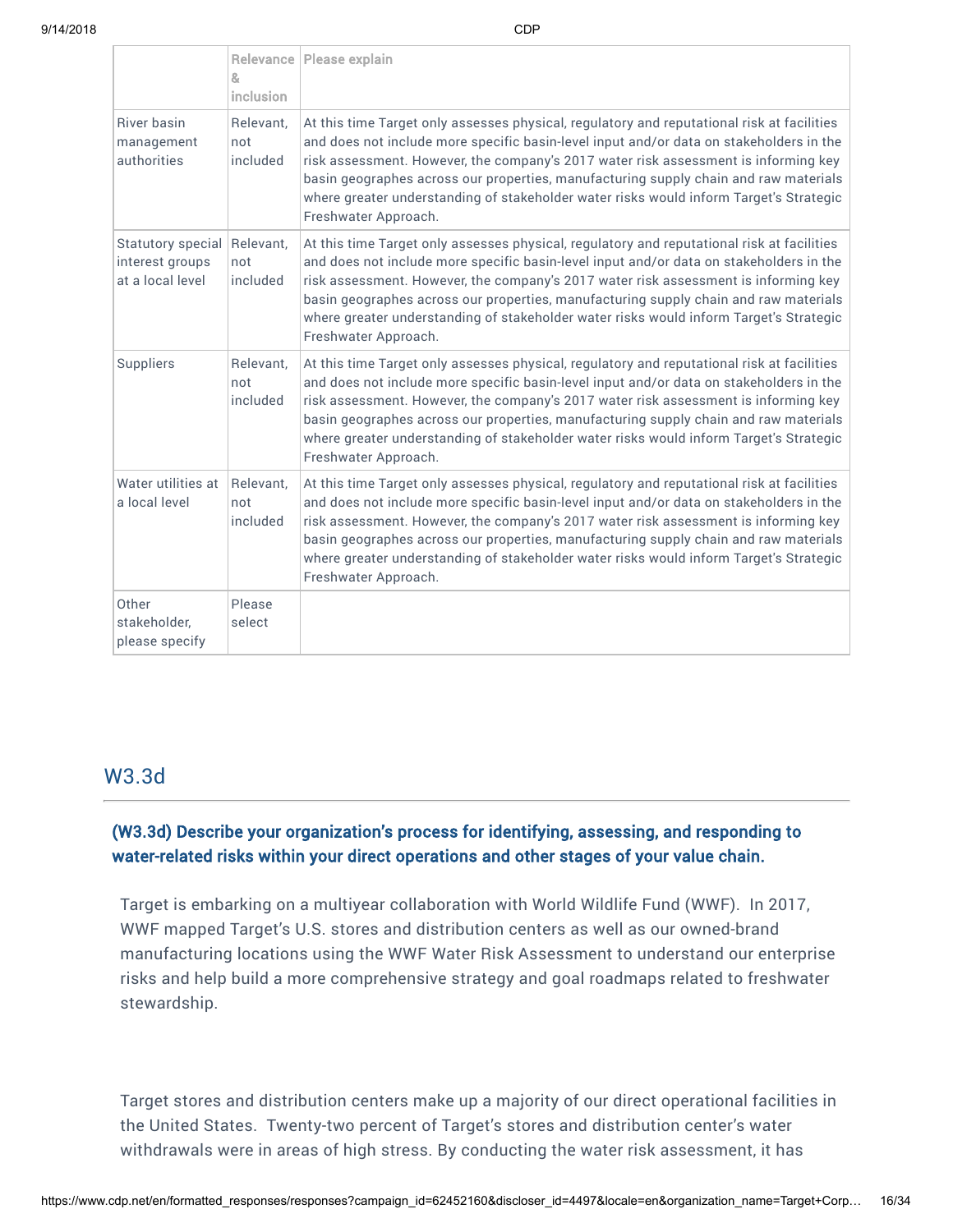helped us focus our U.S. direct operation's conservation programs and capital expenditures at facilities where there is potential for higher water risk or scarcity in the future.

The information helped support our decision in scaling local supply chain efforts through collaborative work in strategic locations that are facing high water risks. In addition to WWF, we continue to work with our suppliers to understand and reduce water consumption within our supply chain through our partnership with the Natural Resource Defense Council and the International Finance Corporation.

We also collaborate with the industry and NGOs like WWF, to test the ability to scale local supply chain efforts through joint textiles work in China's Taihu basin.

We anticipate working with WWF in 2018 to further refine and focus our freshwater stewardship efforts in areas and on issues where our influence and support can help deliver the greatest impact.

# W4. Risks and opportunities

## W4.1

## (W4.1) Have you identified any inherent water-related risks with the potential to have a substantive financial or strategic impact on your business?

Yes, both in direct operations and the rest of our value chain

## W4.1a

## (W4.1a) How does your organization define substantive financial or strategic impact on your business?

Target considers multiple factors in evaluating risk. Target considers risks substantive when they are assessed to be high or critical using proprietary criteria. Importantly, something that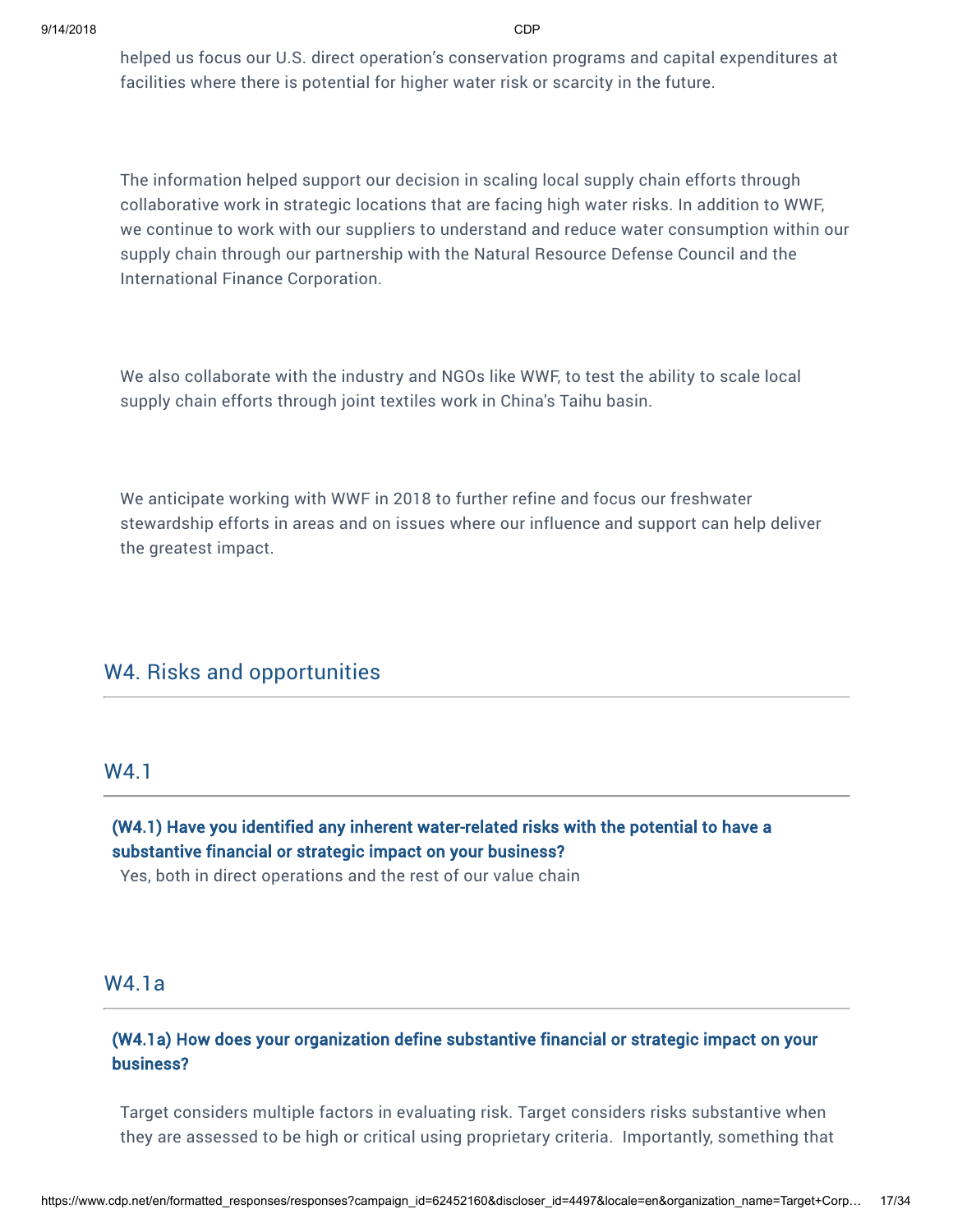has a "substantive financial or strategic impact on our business" is not necessarily "material" to investors as defined by the SEC.

## W4.1b

(W4.1b) What is the total number of facilities exposed to water risks with the potential to have a substantive financial or strategic impact on your business, and what proportion of your company-wide facilities does this represent?

|         | Total number<br>of facilities<br>exposed to<br>water risk | % company-<br>wide<br>facilities<br>this<br>represents | <b>Comment</b>                                                                                                                                                                                                                                                                 |
|---------|-----------------------------------------------------------|--------------------------------------------------------|--------------------------------------------------------------------------------------------------------------------------------------------------------------------------------------------------------------------------------------------------------------------------------|
| Row 352 |                                                           | $1 - 25$                                               | In 2017, Target engaged WWF to conduct a water risk assessment for physical,<br>quality, and flooding risk for our US stores and distribution centers. The WWF<br>Water Risk Filter identified that 22% of Target's store water withdrawals were in<br>areas of "high stress." |

# W4.1c

(W4.1c) By river basin, what is the number and proportion of facilities exposed to water risks that could have a substantive impact on your business, and what is the potential business impact associated with those facilities?

#### Country/Region

United States of America

#### River basin

Other, please specify (Numerous basins included)

Other - numerous river basins.

# Number of facilities exposed to water risk

352

% company-wide facilities this represents 1-25

Production value for the metals & mining activities associated with these facilities <Field Hidden>

## % company's annual electricity generation that could be affected by these facilities <Field Hidden>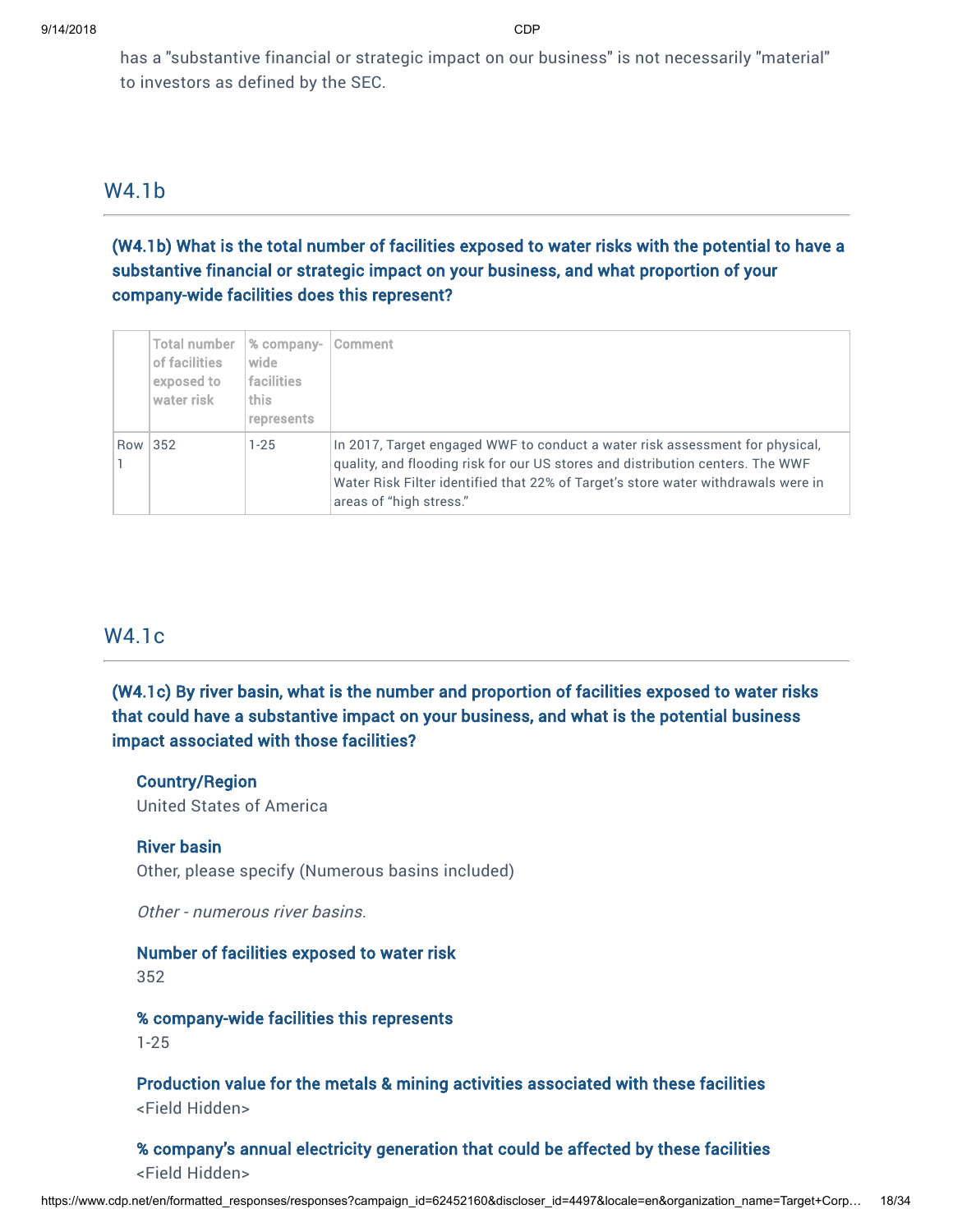% company's global oil & gas production volume that could be affected by these facilities <Field Hidden>

#### % company's total global revenue that could be affected

Please select

#### **Comment**

In 2017, Target engaged WWF to conduct a water risk assessment for physical, quality, and flooding risk for our US stores and distribution centers. The WWF Water Risk Filter identified that 22% of Target's store water withdrawals were in areas of "high stress."

## W4.2

(W4.2) Provide details of identified risks in your direct operations with the potential to have a substantive financial or strategic impact on your business, and your response to those risks.

# W4.2a

(W4.2a) Provide details of risks identified within your value chain (beyond direct operations) with the potential to have a substantive financial or strategic impact on your business, and your response to those risks.

## W4.3

(W4.3) Have you identified any water-related opportunities with the potential to have a substantive financial or strategic impact on your business?

## No

# W4.3b

(W4.3b) Why does your organization not consider itself to have water-related opportunities?

|       | Primary reason    | Please explain |
|-------|-------------------|----------------|
| Row 1 | Not yet evaluated |                |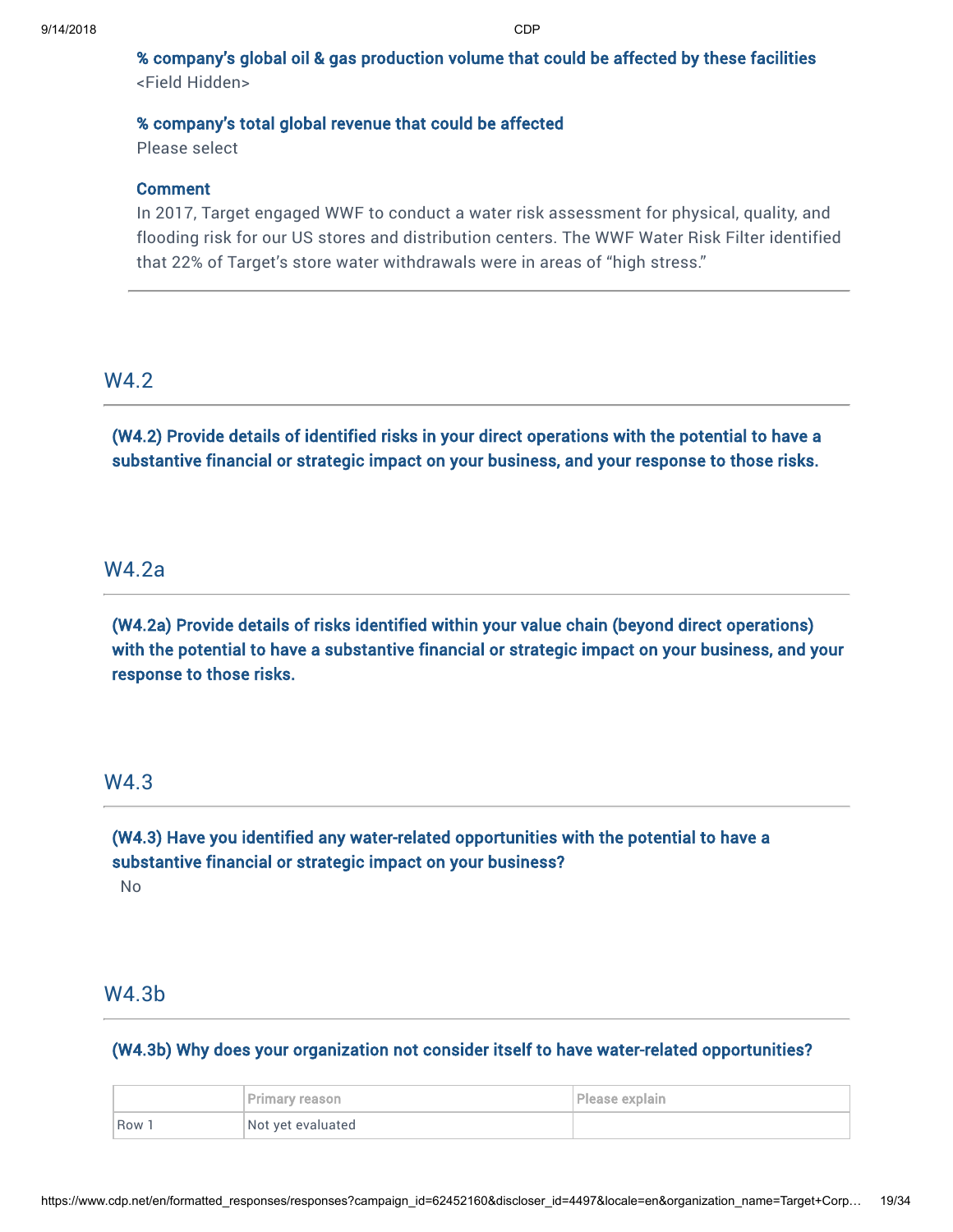# W5. Facility-level water accounting

# W5.1

(W5.1) For each facility referenced in W4.1c, provide coordinates, total water accounting data and comparisons with the previous reporting year.

## W6. Governance

# W6.1

## (W6.1) Does your organization have a water policy?

Yes, we have a documented water policy that is publicly available

# W6.1a

## (W6.1a) Select the options that best describe the scope and content of your water policy.

|  | Scope<br>the contract of the con- | onteni<br>a Ti | plain<br>Please<br>exr<br>the control of the con- |
|--|-----------------------------------|----------------|---------------------------------------------------|
|--|-----------------------------------|----------------|---------------------------------------------------|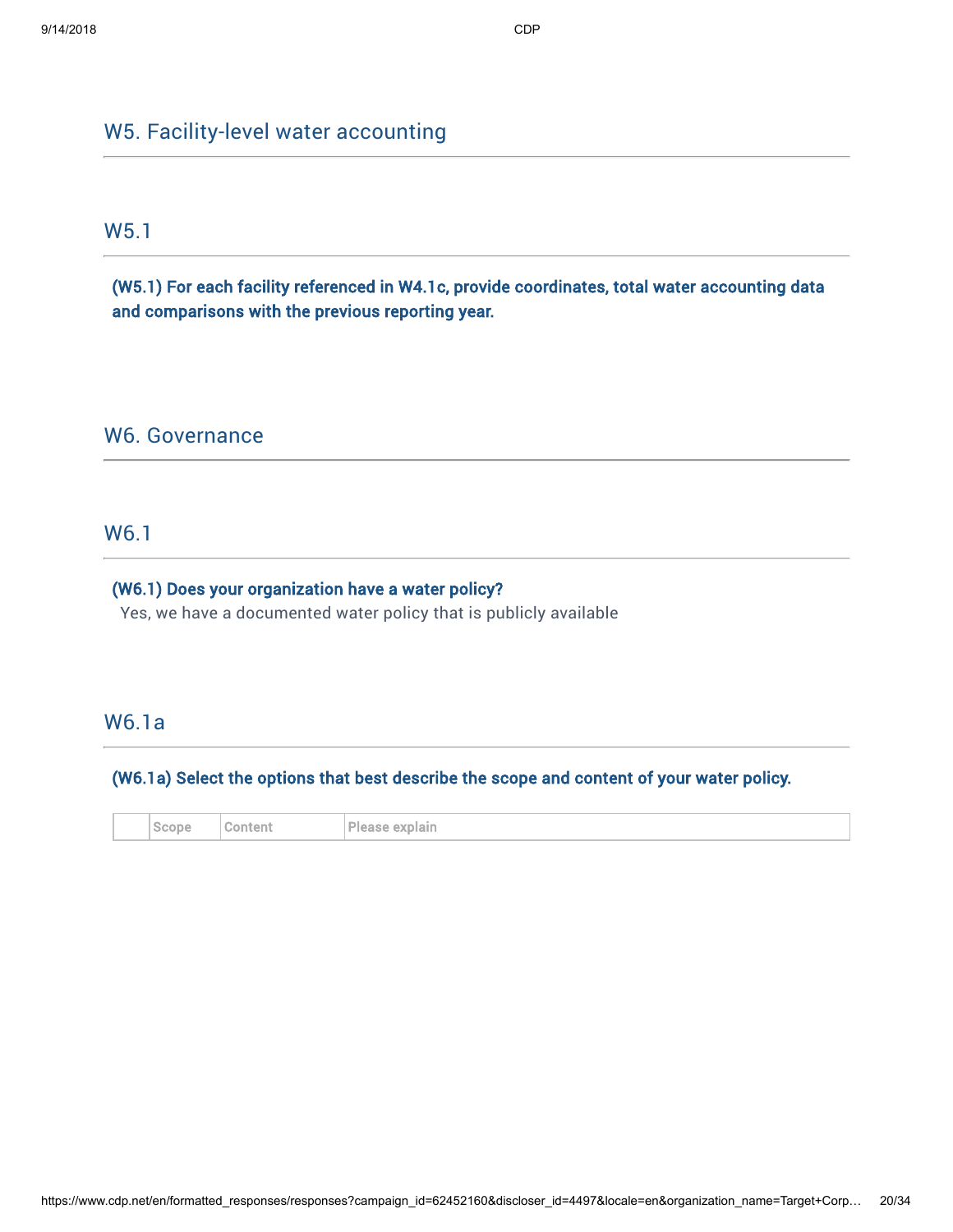|          | Scope            | Content                                                                                                                                                                                                                                                                                                                                                                                                                                                                                                                                                                                                                                                                                                                                                                                                                                                                                                                                                         | Please explain                                                                                                                                                                                                                                                                                                                |
|----------|------------------|-----------------------------------------------------------------------------------------------------------------------------------------------------------------------------------------------------------------------------------------------------------------------------------------------------------------------------------------------------------------------------------------------------------------------------------------------------------------------------------------------------------------------------------------------------------------------------------------------------------------------------------------------------------------------------------------------------------------------------------------------------------------------------------------------------------------------------------------------------------------------------------------------------------------------------------------------------------------|-------------------------------------------------------------------------------------------------------------------------------------------------------------------------------------------------------------------------------------------------------------------------------------------------------------------------------|
| Row<br>1 | Company-<br>wide | Description of<br>business<br>dependency on<br>water<br>Description of<br>business impact<br>on water<br>Description of<br>water-related<br>performance<br>standards for<br>direct operations<br>Description of<br>water-related<br>standards for<br>procurement<br>Reference to<br>international<br>standards and<br>widely-recognized<br>water initiatives<br>Company water<br>targets and goals<br>Commitment to<br>align with public<br>policy initiatives,<br>such as the SDGs<br>Commitments<br>beyond regulatory<br>compliance<br>Commitment to<br>water-related<br>innovation<br>Commitment to<br>stakeholder<br>awareness and<br>education<br>Commitment to<br>water stewardship<br>and/or collective<br>action<br>Acknowledgement<br>of the human right<br>to water and<br>sanitation<br>Recognition of<br>environmental<br>linkages, for<br>example, due to<br>climate change<br>Other, please<br>specify (Water.org<br>- \$1 million<br>investment) | In developing Target's Freshwater Stewardship Approach, we leveraged<br>guidance from the CEO Water Mandate. We have also aligned our efforts with<br>the UN SDGs - specifically SDG 6. Target's Freshwater Stewardship Approach<br>(LINK: https://corporate.target.com/article/2018/03/freshwater-stewardship-<br>approach). |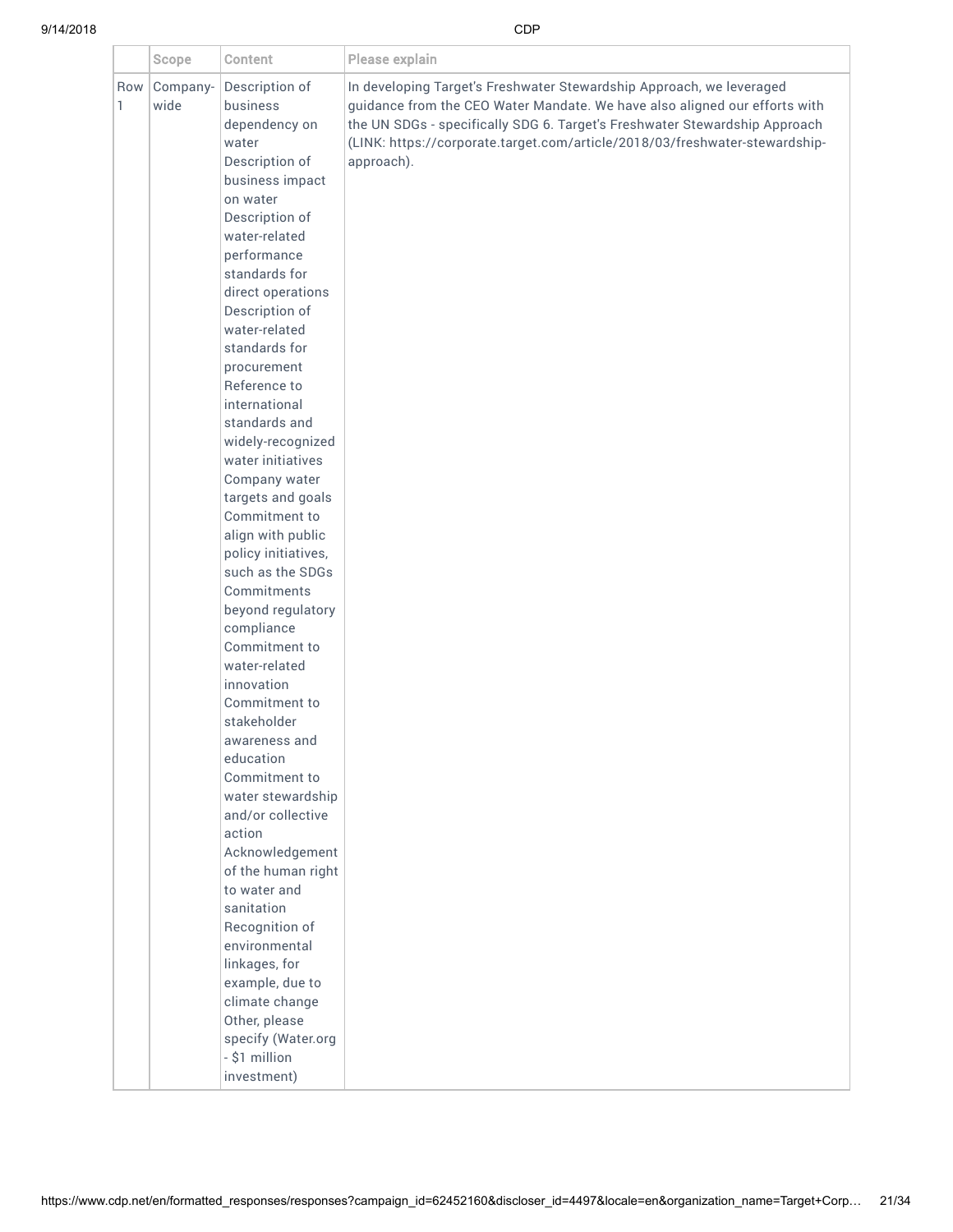# W6.2

# (W6.2) Is there board level oversight of water-related issues within your organization? Yes

# W6.2a

# (W6.2a) Identify the position(s) of the individual(s) on the board with responsibility for waterrelated issues.

| Position of<br><i>individual</i>                                             | Please explain                                                                                                                                                                                                                                                                                                                                                                                                                                                                                                                                                                                                                                                                                                                                                                                           |
|------------------------------------------------------------------------------|----------------------------------------------------------------------------------------------------------------------------------------------------------------------------------------------------------------------------------------------------------------------------------------------------------------------------------------------------------------------------------------------------------------------------------------------------------------------------------------------------------------------------------------------------------------------------------------------------------------------------------------------------------------------------------------------------------------------------------------------------------------------------------------------------------|
| Other,<br>please<br>specify<br>Kominating<br>and<br>Governance<br>committee) | Target's Board of Directors retains oversight responsibility over the Corporation's key strategic risks<br>including those relating to corporate responsibility matters. The Nominating & Governance Committee<br>of the Board of Directors has overall oversight responsibility over corporate responsibility matters.<br>Target recognizes that environmental, social and governance issues are of increasing importance to<br>many investors. The Vice President of Corporate Responsibility and the Corporate Responsibility team<br>work with functional leaders across the company to determine strategies, policies and goals related to<br>sustainability and regularly report to and seek input from the Nominating & Governance Committee on<br>those matters, including water-related issues. |

# W6.2b

# (W6.2b) Provide further details on the board's oversight of water-related issues.

|     | <b>Frequency that water-</b><br>related issues are a<br>scheduled agenda item   issues are integrated | Governance mechanisms   Please explain<br>into which water-related                                 |                                                                                                                                                                          |
|-----|-------------------------------------------------------------------------------------------------------|----------------------------------------------------------------------------------------------------|--------------------------------------------------------------------------------------------------------------------------------------------------------------------------|
| Row | Scheduled - some<br>meetings                                                                          | Reviewing and quiding<br>strategy<br>Reviewing and quiding<br>corporate responsibility<br>strategy | Target's Vice President of Corporate Responsibility presents<br>to the Nominating and Governance Committee semi-<br>annually on corporate responsibility related topics. |

# W6.3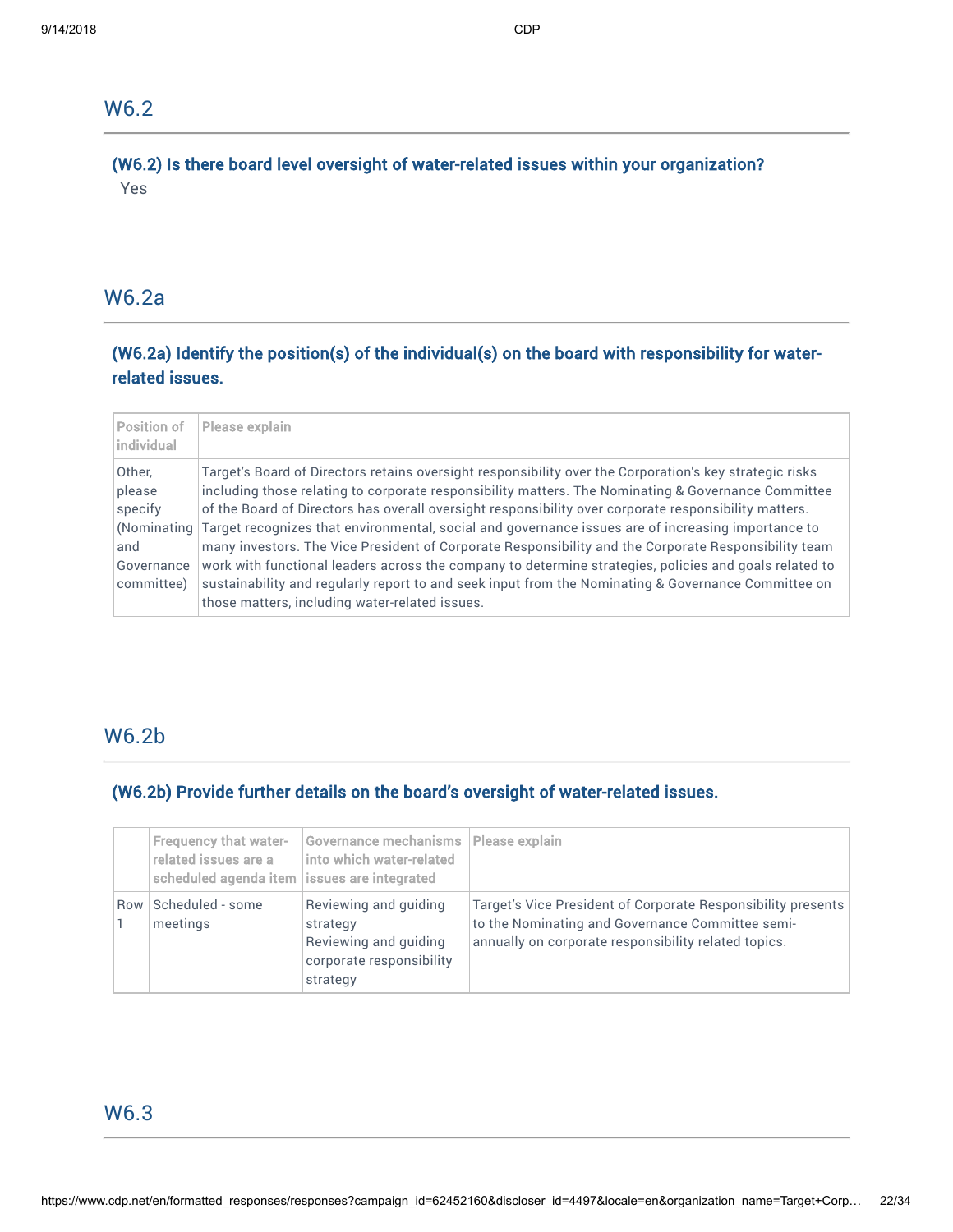# (W6.3) Below board level, provide the highest-level management position(s) or committee(s) with responsibility for water-related issues.

## Name of the position(s) and/or committee(s)

Chief Sustainability Officer (CSO)

#### **Responsibility**

Both assessing and managing water-related risks and opportunities

## Frequency of reporting to the board on water-related issues

As important matters arise

## Please explain

Jennifer Silberman oversees corporate responsibility across Target as the Vice President of Corporate Responsibility. She reports to Rick Gomez, Executive Vice President and Chief Marketing Officer at Target.

# W6.5

# (W6.5) Do you engage in activities that could either directly or indirectly influence public policy on water through any of the following?

Yes, other

# W6.5a

# (W6.5a) What processes do you have in place to ensure that all of your direct and indirect activities seeking to influence policy are consistent with your water policy/water commitments?

In 2017, we collaborated with World Wildlife Fund (WWF) on a water risk assessment of our water reduction efforts across our supply chain, stores and distribution centers. As a result, in early 2018 we announced a holistic approach to freshwater stewardship that acknowledges water as part of a bigger global system linked to other megatrends such as climate change, rapid urbanization and population growth. Target's Water cross-functional team worked closely with our Government Affairs staff to ensure they were briefed and understand the new Freshwater approach as it relates to policy.

We are collaborating with NGOs, including WWF, to further our water stewardship efforts. We are testing the ability to scale local supply chain efforts through joint work on textiles in China's Taihu basin. In 2018, we also joined the Ceres Connect the Drops campaign to show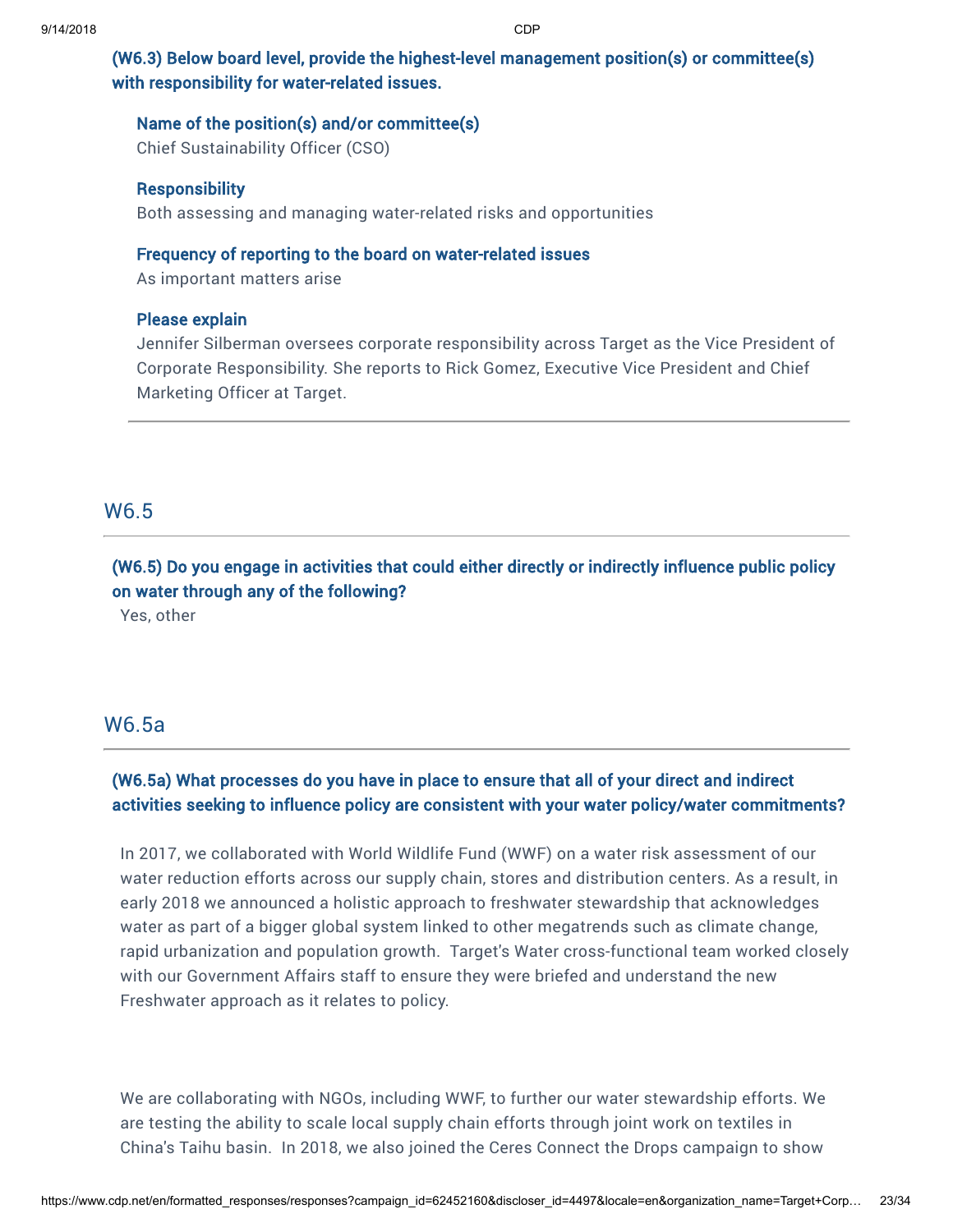our commitment to advancing water solutions that sustainably manage California's stressed water supplies.

Target recently joined the Zero Discharge of Hazardous Chemicals (ZDHC) organization, and plans to use its wastewater guidelines for our 2025 manufacturing goal for water. The guidelines were designed to help companies reduce unwanted chemicals in manufacturing and prevent them from being discharged in wastewater and impacting surrounding communities.

# W7. Business strategy

# W7.1

# (W7.1) Are water-related issues integrated into any aspects of your long-term strategic business plan, and if so how?

|                                                         | Are water-<br>related<br><i>issues</i><br>integrated? | Long-<br>term<br>time.<br>horizon<br>(years) | Please explain                                                                                                                                                                                                                                                                                                                |
|---------------------------------------------------------|-------------------------------------------------------|----------------------------------------------|-------------------------------------------------------------------------------------------------------------------------------------------------------------------------------------------------------------------------------------------------------------------------------------------------------------------------------|
| Long-term<br><b>business</b><br>objectives              | Yes, water-<br>related<br>issues are<br>integrated    | $5 - 10$                                     | The water risk assessment has underscored the importance of contextualizing<br>publicly stated goals so that resources and focus are on basins with the greatest<br>risk. As significant growth or change in the business occurs, Target will revisit its<br>risk assessment to ensure it remains relevant and comprehensive. |
| Strategy<br>for<br>achieving<br>long-term<br>objectives | Please<br>select                                      | <field<br>Hidden&gt;</field<br>              |                                                                                                                                                                                                                                                                                                                               |
| Financial<br>planning                                   | Please<br>select                                      | <field<br>Hidden&gt;</field<br>              |                                                                                                                                                                                                                                                                                                                               |

# W7.2

(W7.2) What is the trend in your organization's water-related capital expenditure (CAPEX) and operating expenditure (OPEX) for the reporting year, and the anticipated trend for the next reporting year?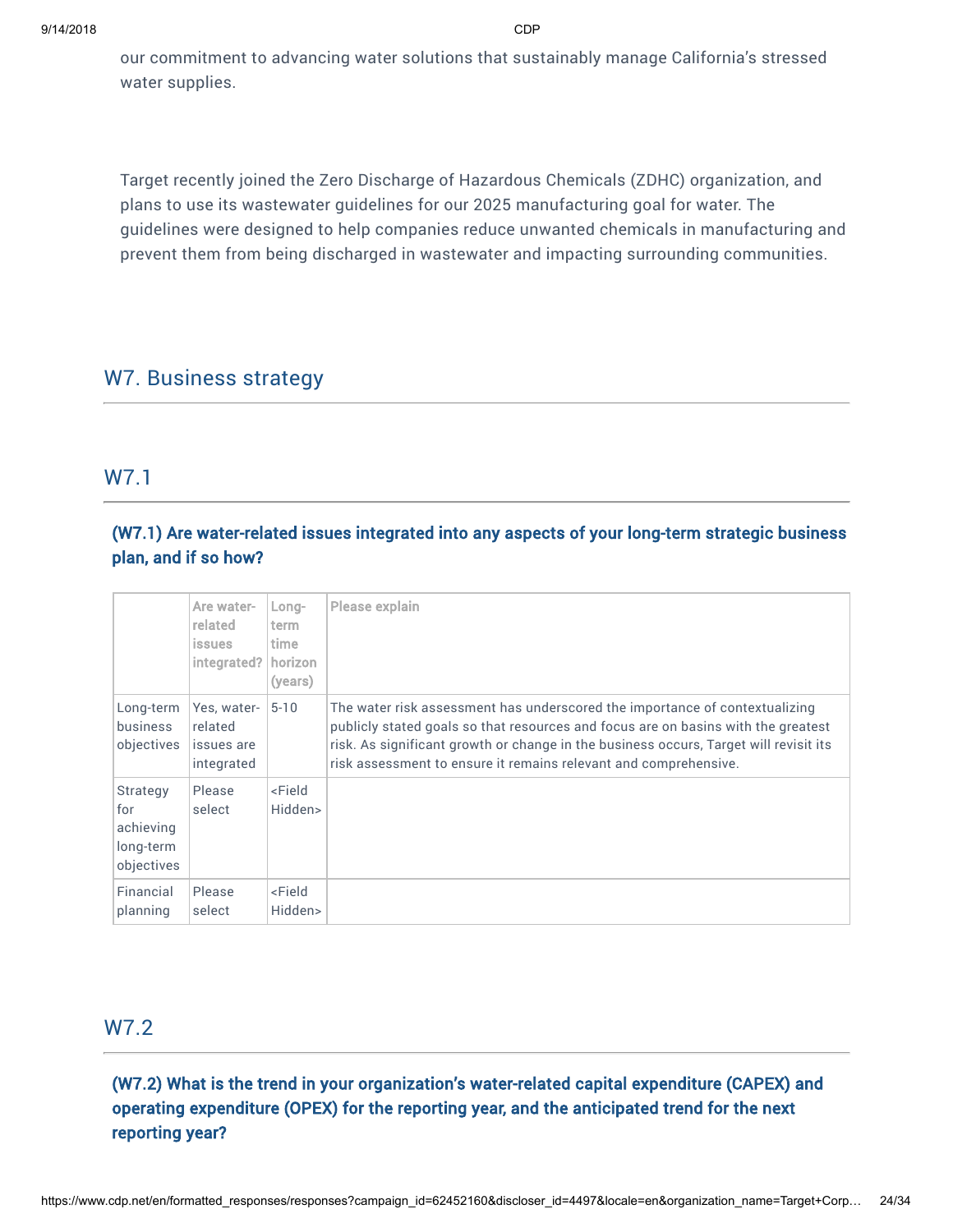|     | Water-related<br><b>CAPEX (+/-%</b><br>change) | Anticipated forward trend for   Water-related OPEX   Anticipated forward trend<br>CAPEX (+/- % change) | $(t/- % change)$ | for OPEX $(+/- $ % change) | <b>Please</b><br>explain |
|-----|------------------------------------------------|--------------------------------------------------------------------------------------------------------|------------------|----------------------------|--------------------------|
| Row |                                                |                                                                                                        |                  |                            |                          |

# W7.3

# (W7.3) Does your organization use climate-related scenario analysis to inform its business strategy?

|         | Use of<br>climate-<br>related<br>scenario<br>analysis | Comment                                                                                                                                                                                                                                                                                                                                                                                                                                                                                                                                                                                                                                                                                                                                                                                                                                                                                                                                                                                                                                                |
|---------|-------------------------------------------------------|--------------------------------------------------------------------------------------------------------------------------------------------------------------------------------------------------------------------------------------------------------------------------------------------------------------------------------------------------------------------------------------------------------------------------------------------------------------------------------------------------------------------------------------------------------------------------------------------------------------------------------------------------------------------------------------------------------------------------------------------------------------------------------------------------------------------------------------------------------------------------------------------------------------------------------------------------------------------------------------------------------------------------------------------------------|
| Row Yes |                                                       | We are beginning to explore connections between water and climate (ie, mitigation, adaptation) and<br>are considering the role water stewardship can play in long-term business resilience. Greenhouse gas<br>(GHG) emission reductions from operations are the primary climate related driver for changing short-<br>term strategy. Reputational and potential regulatory/financial impacts have also influenced short<br>term strategy. We recognize the long term impacts climate change and carbon regulations have on<br>our business. The current and evolving tools prepare us to address any possible increases in extreme<br>weather events associated with climate change. We have also begun examining environmental<br>impacts embedded within our supply chain to understand our exposure to climate change. In 2017,<br>we introduced a new climate policy and goals to guide progress. We continue to aim to reduce our<br>greenhouse gas footprint and work with stakeholders to accelerate the transition to a low-carbon<br>economy. |

# W7.3a

(W7.3a) Has your organization identified any water-related outcomes from your climate-related scenario analysis?

No

# W7.4

## (W7.4) Does your company use an internal price on water?

#### Row 1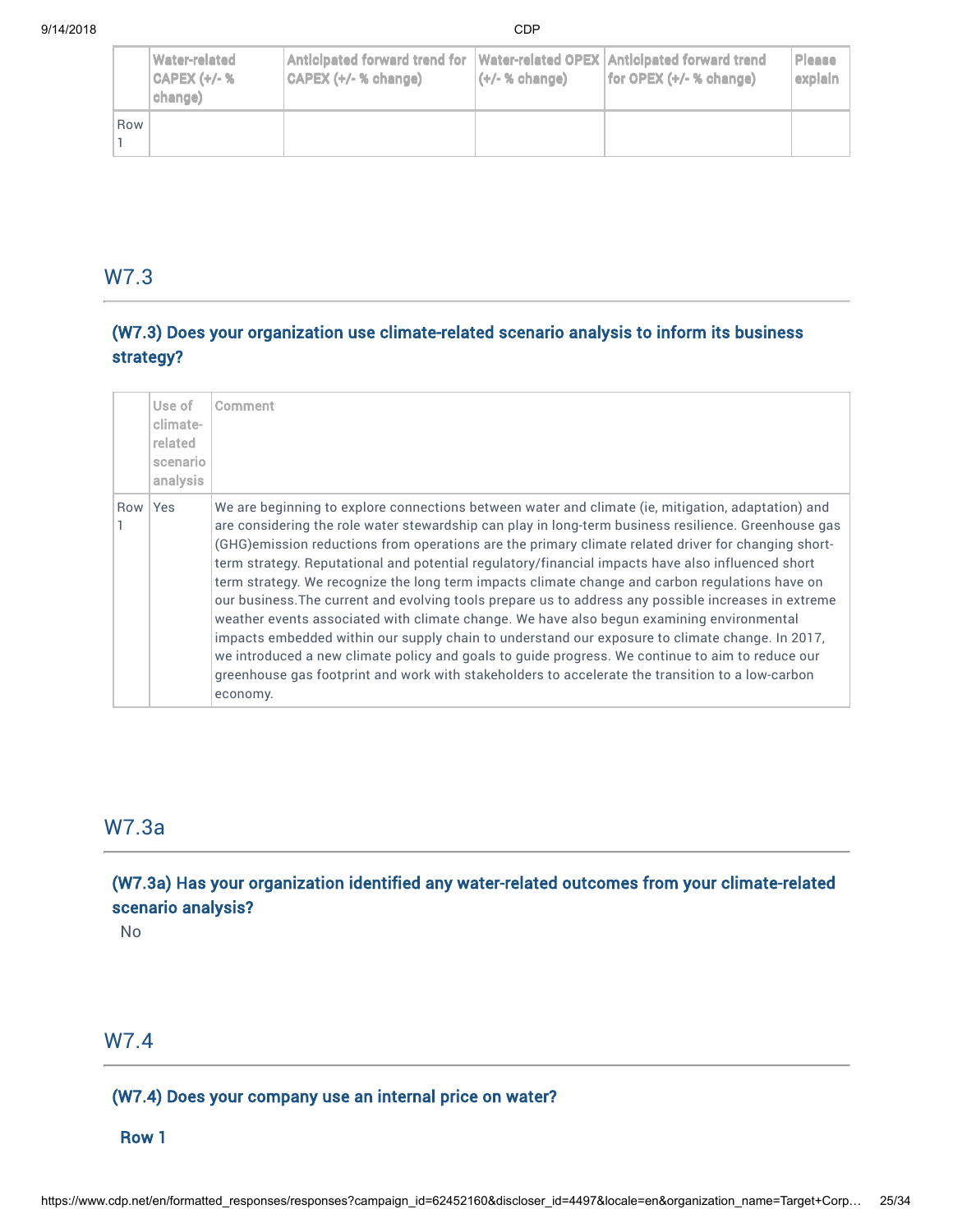#### Does your company use an internal price on water?

No, but we are currently exploring water valuation practices

#### Please explain

Target is working with WWF on better understanding the true cost of water and will be looking at its impact on our business. We expect to start this work in 2018.

# W8. Targets

## W8.1

#### (W8.1) Describe your approach to setting and monitoring water-related targets and/or goals.

|     | Levels for<br>targets<br>and/or<br>goals                                                                       | <b>Monitoring</b><br>at.<br>corporate<br>level                                                                               | Approach to setting and monitoring targets and/or goals                                                                                                                                                                                                                                                                                                                                                                                                                                                                                                                                                                                                                                                                                                                                                                                                                                                                                                                                                                                                                                                                                                                                                                                                                                                                                                                                                                                                              |
|-----|----------------------------------------------------------------------------------------------------------------|------------------------------------------------------------------------------------------------------------------------------|----------------------------------------------------------------------------------------------------------------------------------------------------------------------------------------------------------------------------------------------------------------------------------------------------------------------------------------------------------------------------------------------------------------------------------------------------------------------------------------------------------------------------------------------------------------------------------------------------------------------------------------------------------------------------------------------------------------------------------------------------------------------------------------------------------------------------------------------------------------------------------------------------------------------------------------------------------------------------------------------------------------------------------------------------------------------------------------------------------------------------------------------------------------------------------------------------------------------------------------------------------------------------------------------------------------------------------------------------------------------------------------------------------------------------------------------------------------------|
| Row | Company-<br>wide<br>targets<br>and goals<br><b>Business</b><br>level<br>specific<br>targets<br>and/or<br>qoals | <b>Targets</b><br>are<br>monitored<br>at the<br>corporate<br>level<br>Goals are<br>monitored<br>at the<br>corporate<br>level | A lot of work occurred in 2017 in preparation for the launch of our corporate Freshwater<br>Stewardship Approach which we introduced in March 2018. LINK:<br>https://corporate.target.com/corporate-responsibility/planet/water We've focused our<br>efforts and set initial goals in four key areas where we can make the most impact: 1.<br>Raw Materials: Our water footprint starts with growing the raw materials needed to<br>produce our products, such as food and fiber, so we're working to better understand our<br>basin-level impacts to prioritize our responses. 2. Manufacturing: Working in our areas<br>of greatest impact, we'll enable our owned-brand manufacturers to do more with less<br>water where local conditions demand, and aim for net-positive water quality outcomes<br>in priority watersheds for people and nature. 3. Direct Operations: Across our stores,<br>distribution centers and headquarters locations, we're taking action to reduce water<br>scarcity, improve water quality outcomes and manage stormwater flows. 4. Beyond the<br>Fenceline: We'll work with others around the world to encourage progress in the areas<br>above and beyond our own business and operations, through cross-sector partnerships,<br>team member engagement, philanthropic investments and more. We are now working<br>thoughtfully on ensuring we have good monitoring in place to track progress on the<br>goals that have been set. |

# W8.1a

(W8.1a) Provide details of your water targets that are monitored at the corporate level, and the progress made.

#### Target reference number

Target 1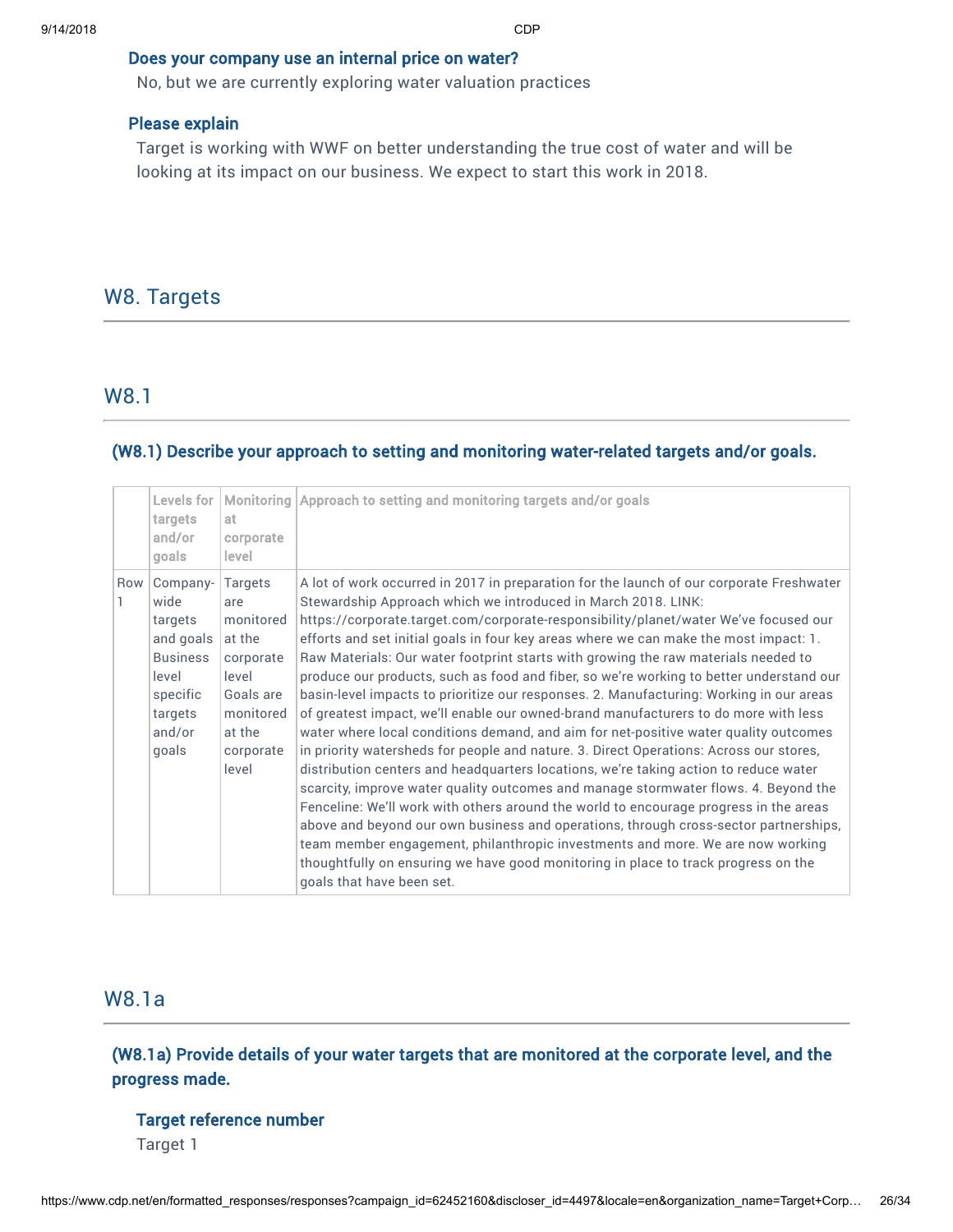#### Category of target

Water withdrawals

#### Level

Site/facility

#### Primary motivation

Water stewardship

UN SDG Alignment

#### Description of target

By 2025: absolute water reduction by 15 percent in stores, distribution centers, and headquarters locations

#### Quantitative metric

% reduction in total water withdrawals

#### Baseline year

2010

## Start year

2017

#### Target year

2025

#### % achieved

9.9

## Please explain

Target is taking action to reduce water scarcity, ensure water quality compliance and address storm water flows. Having accomplished our 10 percent per square foot water reduction goal in stores four years early, we are excited to announce a new goal for 2025 to reduce Target's annual water consumption by over 500 million gallons. Our absolute water use reduction goal encompasses all areas of our direct operations. The change in the goal boundaries and metrics reflects the continuing importance of water conservation initiatives in our direct operations, throughout the entire business, and in the communities we serve. We've already seen a 9.9% absolute reduction in water usage in FY 2017, which included 53 weeks instead of the typical 52 weeks.

#### Target reference number

Target 2

#### Category of target

Other, please specify (Increase procurement of sust. raw materi)

Level Business activity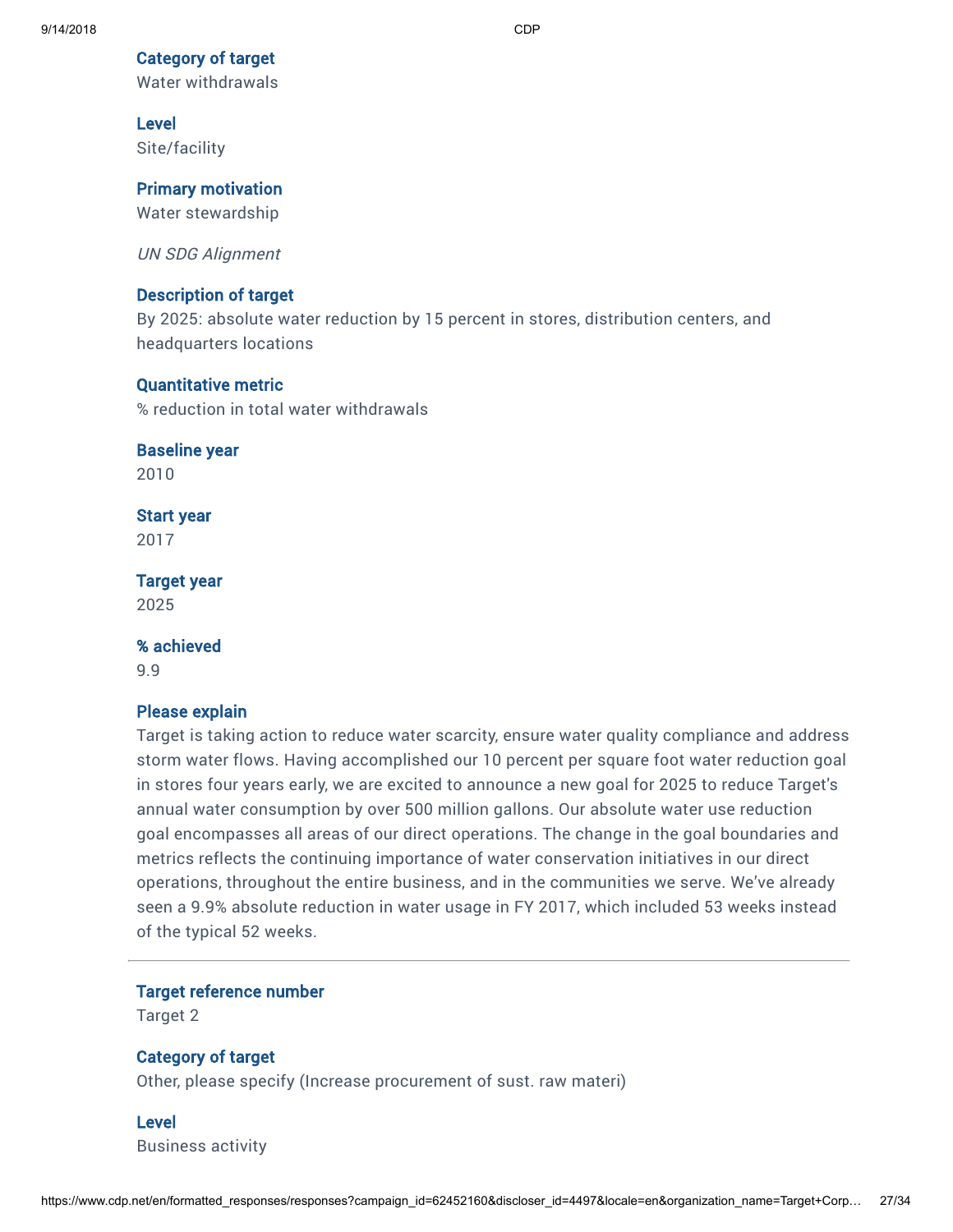#### Primary motivation

Water stewardship

UN SDG Alignment

#### Description of target

By 2022, we will source 100% sustainable cotton for our owned brand and exclusive national brand products.

#### Quantitative metric

Other, please specify (% increase in procurement of cert. crops)

Baseline year

Start year

2018

Target year 2022

% achieved

Please explain

Target reference number

Target 3

## Category of target

Water use efficiency

Level Business activity

#### Primary motivation

Water stewardship

UN SDG Alignment

#### Description of target

By 2022, we will improve water efficiency in textile dyeing and finishing factories located in priority watersheds by 15%.

#### Quantitative metric

% reduction in total water withdrawals

#### Baseline year

Start year

2018

Target year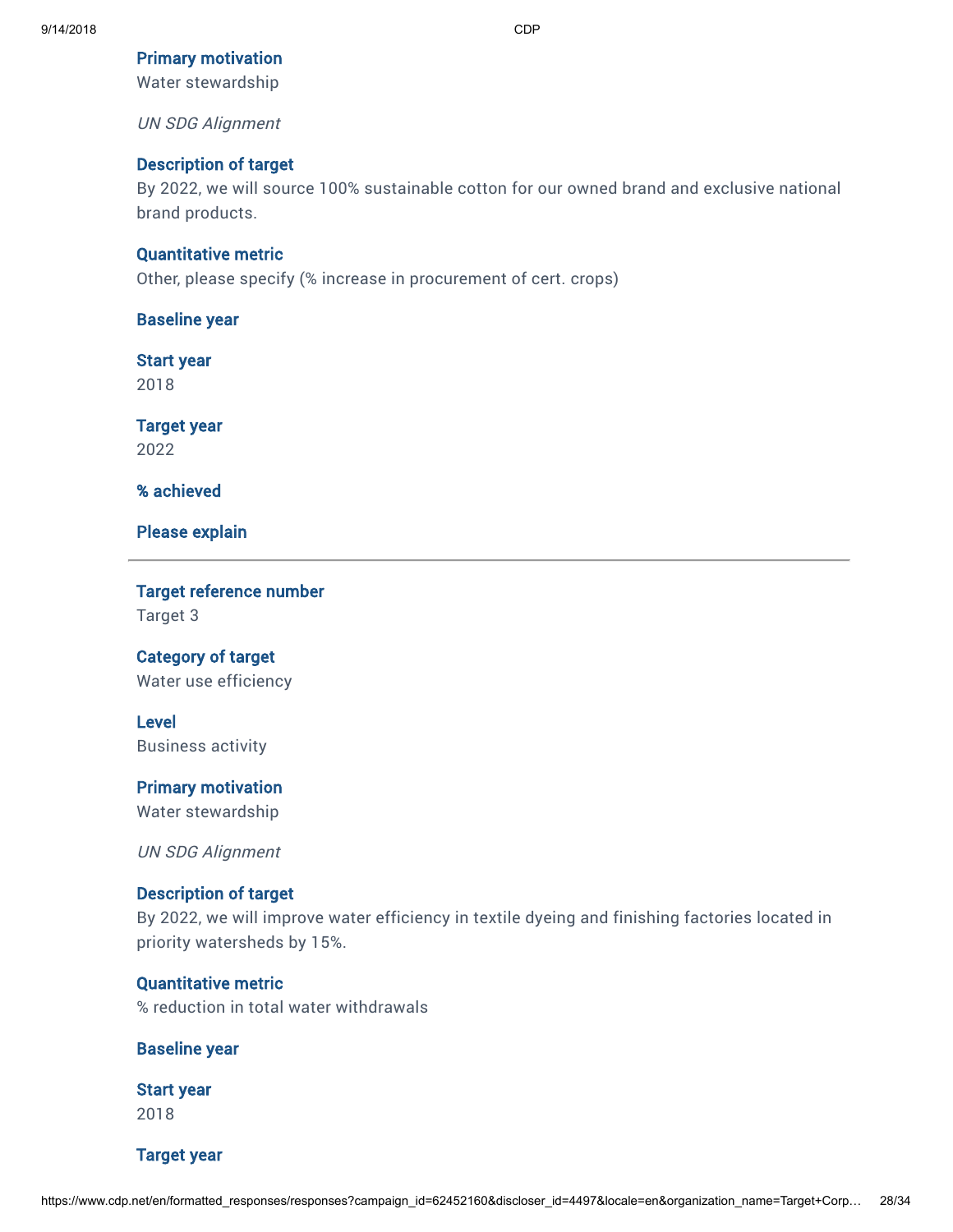2022

#### % achieved

#### Please explain

Target reference number

Target 4

#### Category of target

Other, please specify (Design principles for increased H20 eff.)

#### Level

Business activity

#### Primary motivation

Water stewardship

UN SDG Alignment

#### Description of target

By 2025, we will design 100 percent of garment washed owned-brand apparel utilizing water saving design principles. Quantitative Metric - % of garment washed owned brand apparel using water saving design principles

#### Quantitative metric

Other, please specify (See Description of Target field)

#### Baseline year

Start year

2018

#### Target year

2025

% achieved

Please explain

## W8.1b

## (W8.1b) Provide details of your water goal(s) that are monitored at the corporate level and the progress made.

#### Goal

Other, please specify (Understand our position on water quality)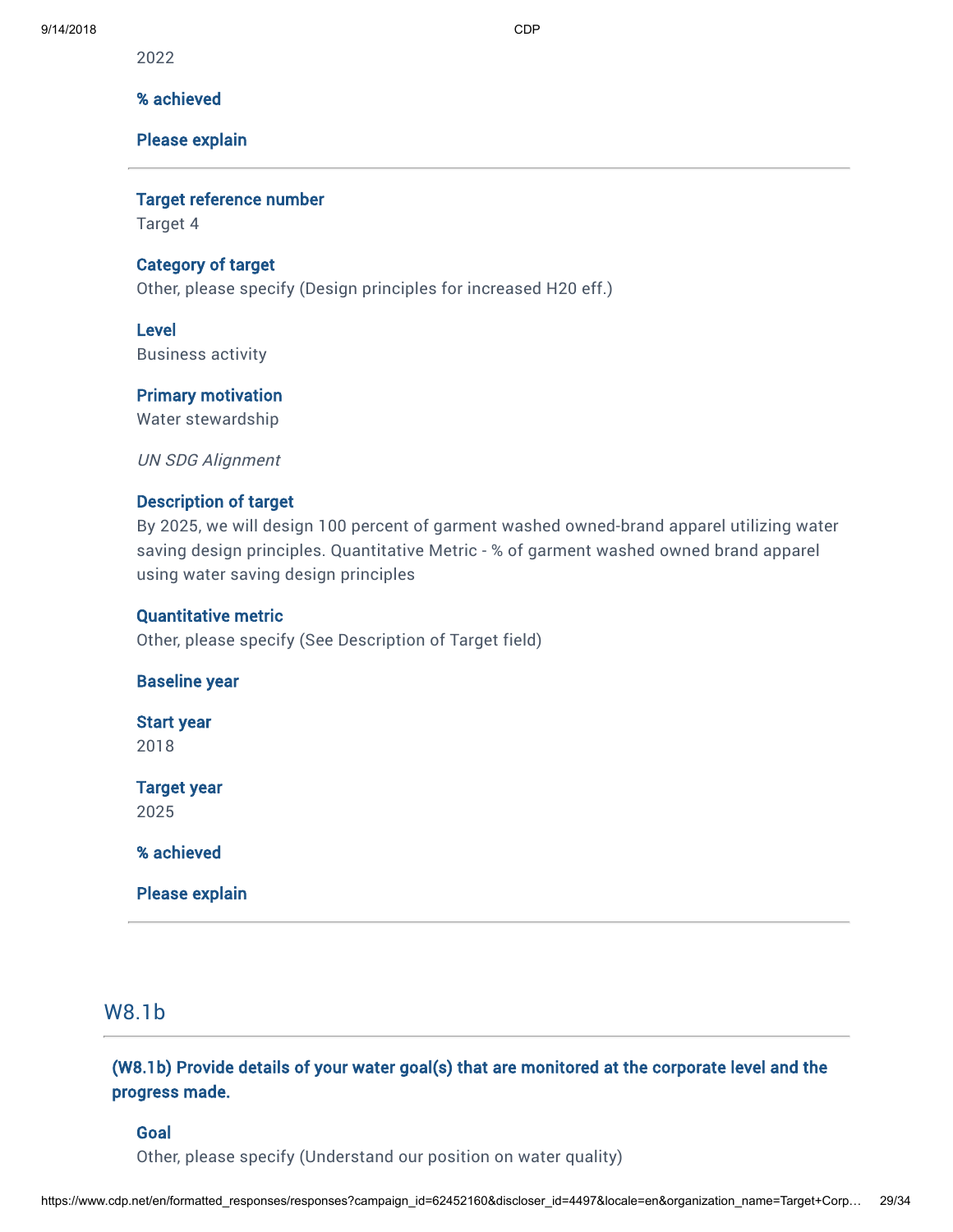#### Level

Company-wide

## **Motivation**

Commitment to the UN Sustainable Development Goals

Water stewardship

## Description of goal

Over the next 24 months, we'll seek to understand Target's position on water quality within our U.S. building operations.

## Baseline year

## Start year

2017

End year

2019

## Progress

This is an exciting time for Target, as we have set and announced our first water quality goal for direct operations. We are leveraging our internal Water Council cross-functional team, established in 2016, to look at water quality within our U.S. building operations.

## Goal

Other, please specify (Complying with ZDHC standards)

## Level

Business activity

## **Motivation**

Commitment to the UN Sustainable Development Goals

Water Stewardship

## Description of goal

By 2025, all owned-brand apparel textile facilities comply with Zero Discharge of Hazardous Chemicals (ZDHC) Progressive level wastewater standard.

## Baseline year

#### Start year 2018

End year 2025

Progress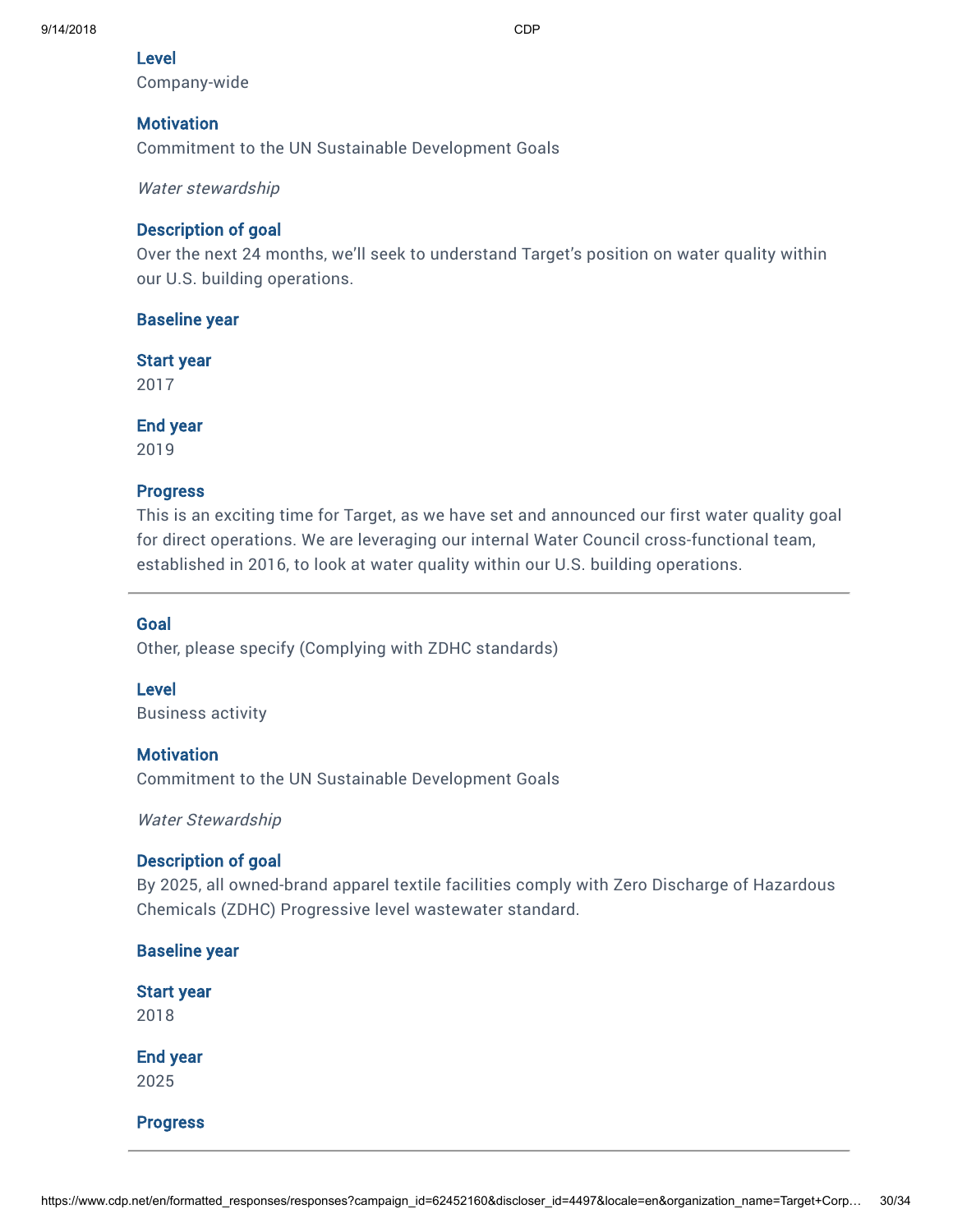#### 9/14/2018 CDP

#### Goal

Other, please specify (Beyond the Fenceline)

#### Level

Other, please specify (Community specific )

#### **Motivation**

Commitment to the UN Sustainable Development Goals

Water Stewardship

#### Description of goal

We'll work with others around the world to encourage progress in the areas above and beyond our own business and operations, through cross-sector partnerships, team member engagement, philanthropic investments and more.

| <b>Baseline year</b>      |  |  |  |
|---------------------------|--|--|--|
| <b>Start year</b><br>2018 |  |  |  |
| <b>End year</b>           |  |  |  |
| <b>Progress</b>           |  |  |  |
|                           |  |  |  |

# W9. Linkages and trade-offs

## W9.1

(W9.1) Has your organization identified any linkages or tradeoffs between water and other environmental issues in its direct operations and/or other parts of its value chain? Yes

# W9.1a

(W9.1a) Describe the linkages or tradeoffs and the related management policy or action.

# Linkage or tradeoff Linkage

#### Type of linkage/tradeoff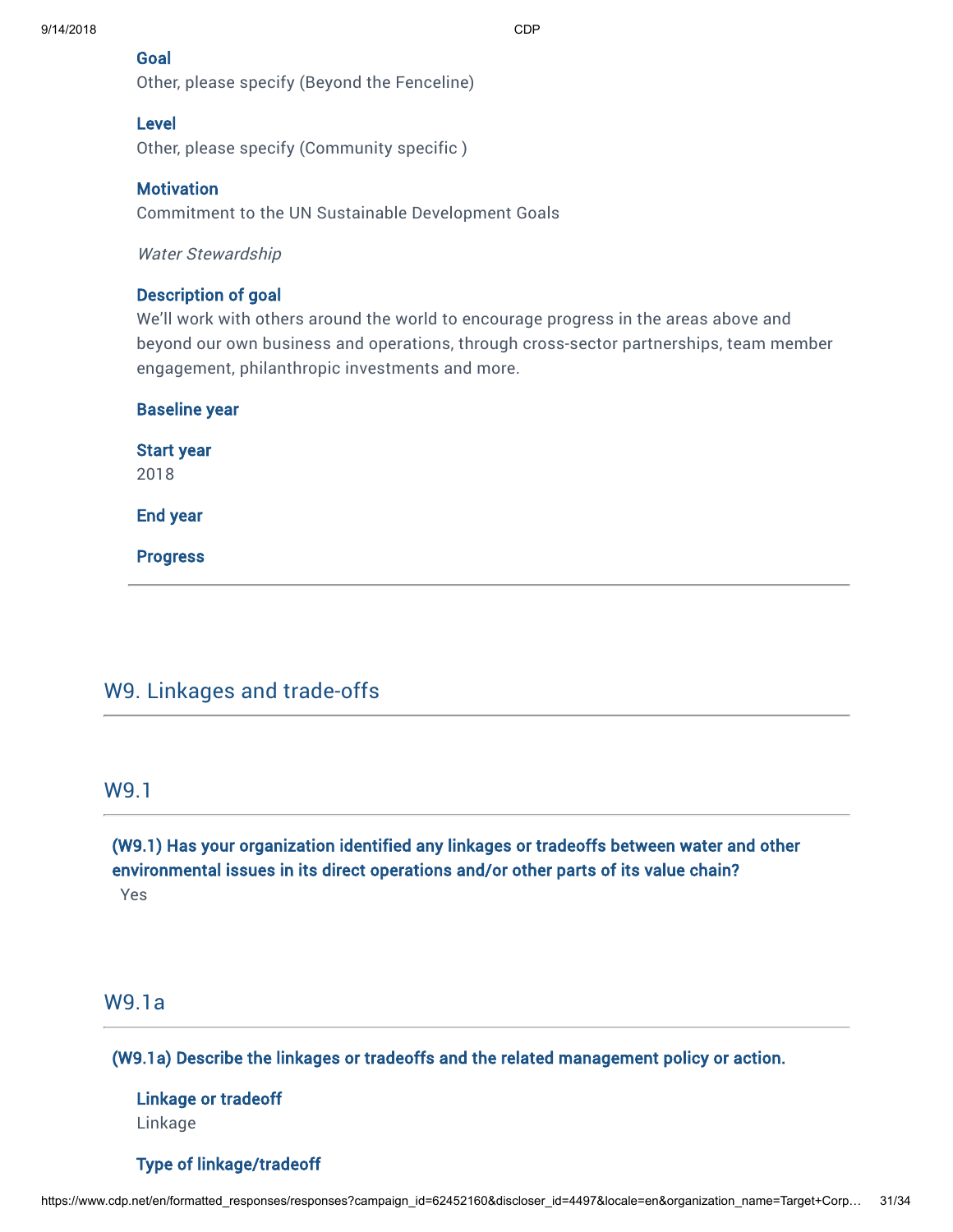Environmental restoration

#### Description of linkage/tradeoff

Many of our stores are designed with storm water systems in the parking lot and grounds to collect and clean rainwater before it flows into the ground. We complement the native landscapes with features like rain gardens that naturally slow and clean storm water runoff and mitigate flooding. Since 2015, Target has continued to work toward incorporating native landscaping in 75 percent of the landscape areas of all new U.S. stores.

#### Policy or action

#### Linkage or tradeoff

Linkage

#### Type of linkage/tradeoff

Decreased wastewater treatment

#### Description of linkage/tradeoff

One of our strategic mills in Vietnam uses low-liquor dyeing machine which reduces the production time significantly by 72%. This in return reduces the energy use of the factory. Also, they adopt the reverse osmosis technology to recycle 64% of their wastewater every day. This decreases the loading of wastewater treatment system.

#### Policy or action

# W10. Verification

#### W10.1

# (W10.1) Do you verify any other water information reported in your CDP disclosure (not already covered by W5.1d)?

Yes

# W10.1a

(W10.1a) Which data points within your CDP disclosure have been verified, and which standards were used?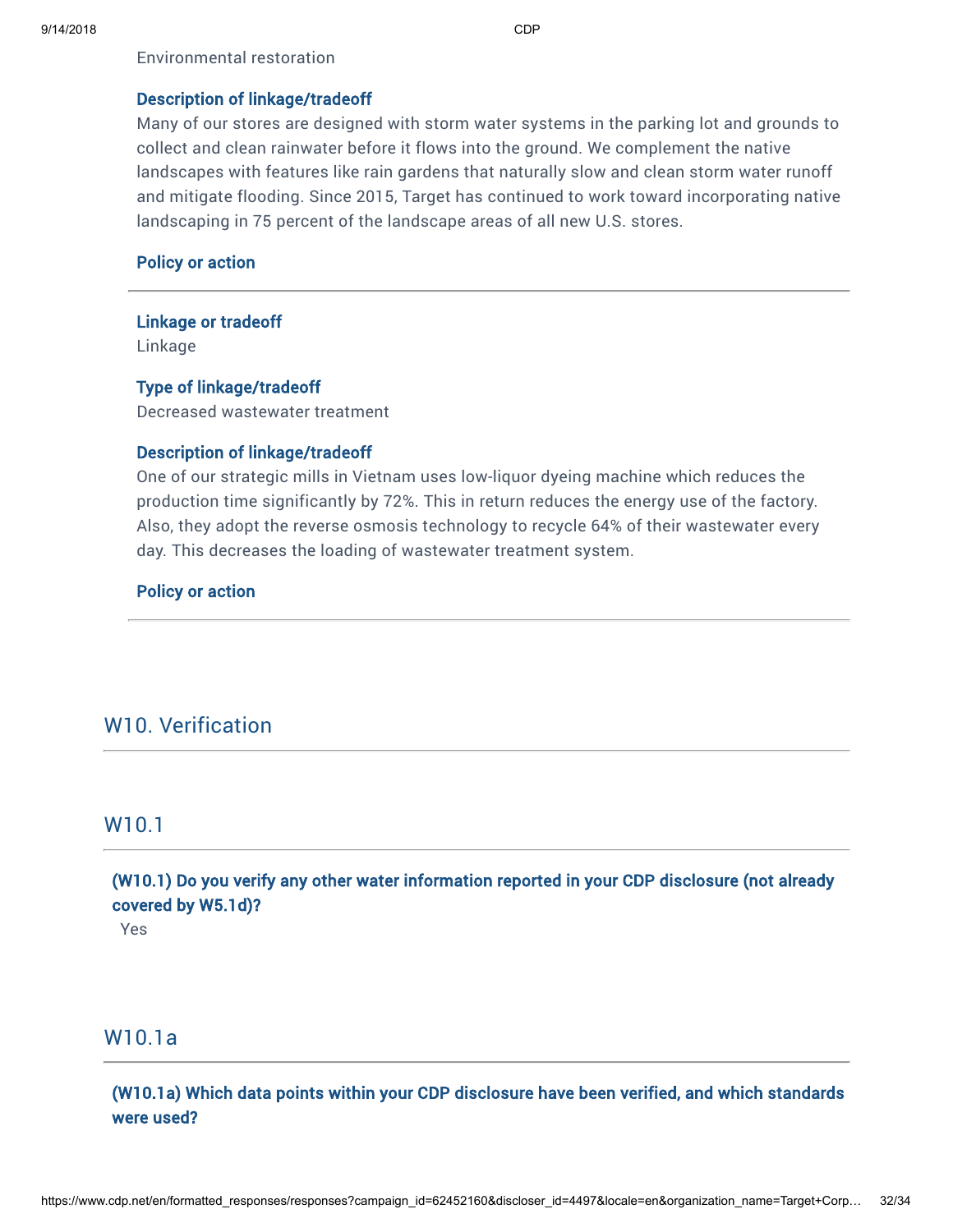| <b>Disclosure</b><br>module | Data verified                                         | Verification standard | <b>Please</b><br>explain |
|-----------------------------|-------------------------------------------------------|-----------------------|--------------------------|
| W <sub>1</sub> . Current    | We verify Higg data for Tier 2 wet processing apparel | Other, please specify |                          |
| state                       | textile mills.                                        | (Hiqq)                |                          |

# W11. Sign off

# W-FI

## (W-FI) Use this field to provide any additional information or context that you feel is relevant to your organization's response. Please note that this field is optional and is not scored.

Please see additional information in our 2018 Corporate Responsibility Report (LINK: <https://corporate.target.com/corporate-responsibility/goals-reporting>).

# W11.1

#### (W11.1) Provide details for the person that has signed off (approved) your CDP water response.

|                  | Job title                                  | Corresponding job category         |
|------------------|--------------------------------------------|------------------------------------|
| Row <sup>:</sup> | Vice President of Corporate Responsibility | Chief Sustainability Officer (CSO) |

# W11.2

(W11.2) Please indicate whether your organization agrees for CDP to transfer your publicly disclosed data on your impact and risk response strategies to the CEO Water Mandate's Water Action Hub [applies only to W2.1a (response to impacts), W4.2 and W4.2a (response to risks)]. No

# Submit your response